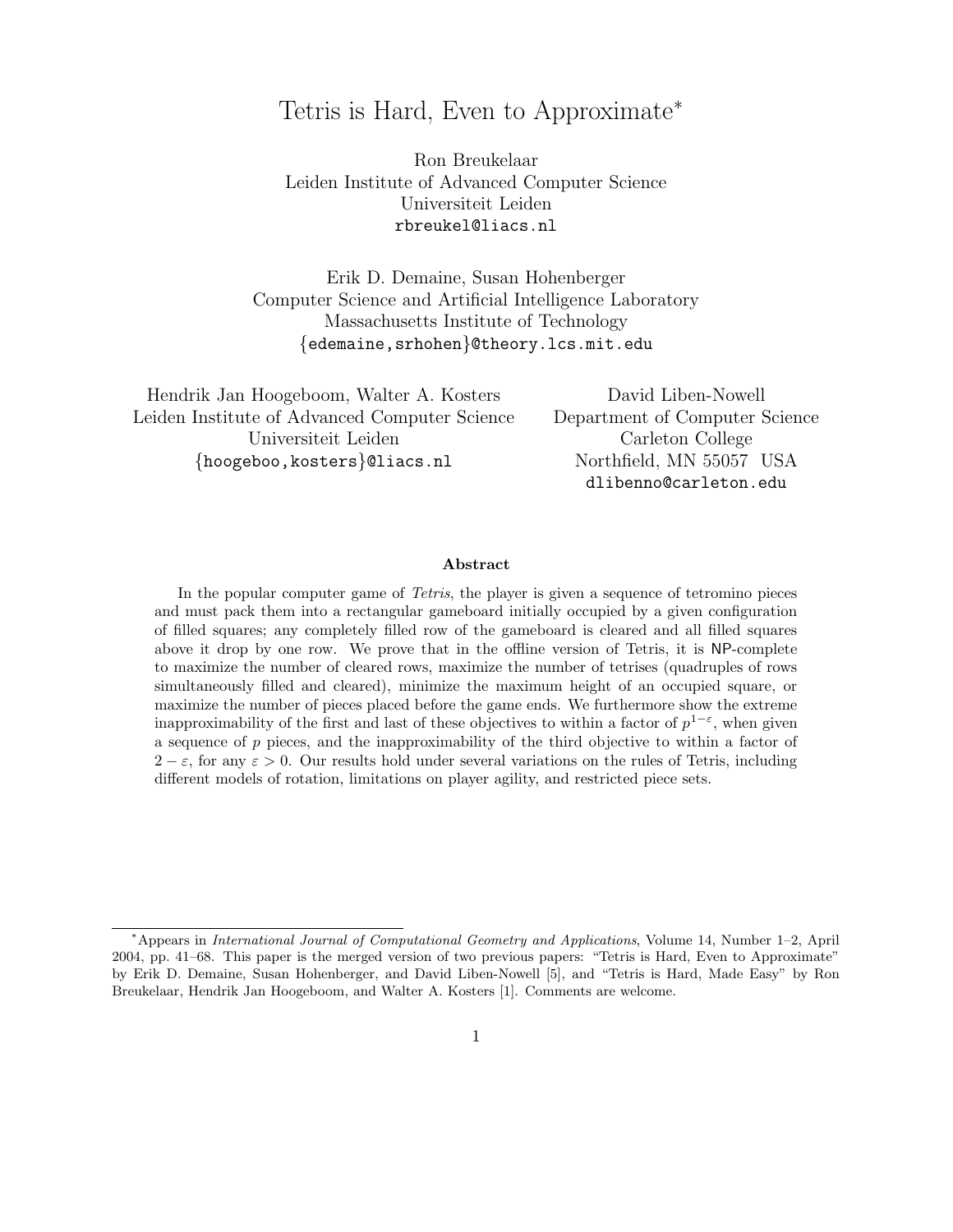# ┚┖┢╏╶╼

Figure 1: The tetrominoes Sq ("square"), LG ("left gun"), RG ("right gun"), LS ("left snake"), RS ("right snake"),  $I$  ("I"), and  $\mathsf{T}$  ("T").

## 1 Introduction

Tetris [14] is a popular computer game invented by mathematician Alexey Pazhitnov in the mid-1980s. Tetris is one of the most widespread computer games ever created. By 1988, just a few years after its invention, it was already the best-selling game in the United States and England. Over 50 million copies have been sold worldwide. (Incidentally, Sheff [13] gives a fascinating account of the tangled legal debate over the profits, ownership, and licensing of Tetris.)

In this paper, we embark on the study of the computational complexity of playing Tetris. We consider the offline version of Tetris, in which the sequence of pieces that will be dropped is specified in advance. Our main result is a proof that optimally playing offline Tetris is NP-complete, and furthermore is highly inapproximable.

The game of Tetris. Concretely, the game of Tetris is as follows. (We give precise definitions in Section 2, and discuss some variants on these definitions in Section 6.) We are given an initial gameboard, which is a rectangular grid with some gridsquares filled and some empty. (In typical Tetris implementations, the gameboard is 20-by-10, and "easy" levels have an initially empty gameboard, while "hard" levels have non-empty initial gameboards, usually with the gridsquares below a certain row filled independently at random.)

A sequence of tetrominoes—see Figure 1—is generated, typically probabilistically; the next piece appears in the middle of the top row of the gameboard. The piece falls, and as it falls the player can rotate the piece and slide it horizontally. It stops falling when it lands on a filled gridsquare, though the player has a final opportunity to slide or rotate it before it stops moving permanently. If, when the piece comes to rest, all gridsquares in an entire row  $h$  of the game board are filled, row h is cleared. All rows above h fall one row lower; the top row of the gameboard is replaced by an entirely unfilled row. As soon as a piece is fixed in place, the next piece appears at the top of the gameboard. To assist the player, typically a one-piece lookahead is provided: when the ith piece begins falling, the identity of the  $(i + 1)$ st piece is revealed.

A player loses when a new piece is blocked by filled gridsquares from entirely entering the gameboard. Normally, the player can never win a Tetris game, since pieces continue to be generated until the player loses. Thus the player's objective is to maximize his or her score, which increases as pieces are placed and as rows are cleared.

Our results. In this paper, we introduce the natural full-information (offline) version of Tetris: we have a *deterministic, finite* piece sequence, and the player knows the identity and order of all pieces that will be presented. (Games magazine has, incidentally, posed several Tetris puzzles based on the offline version of the game [10].) We study the offline version because its hardness captures much of the difficulty of playing Tetris; intuitively, it is only easier to play Tetris with complete knowledge of the future, so the difficulty of playing the offline version suggests the difficulty of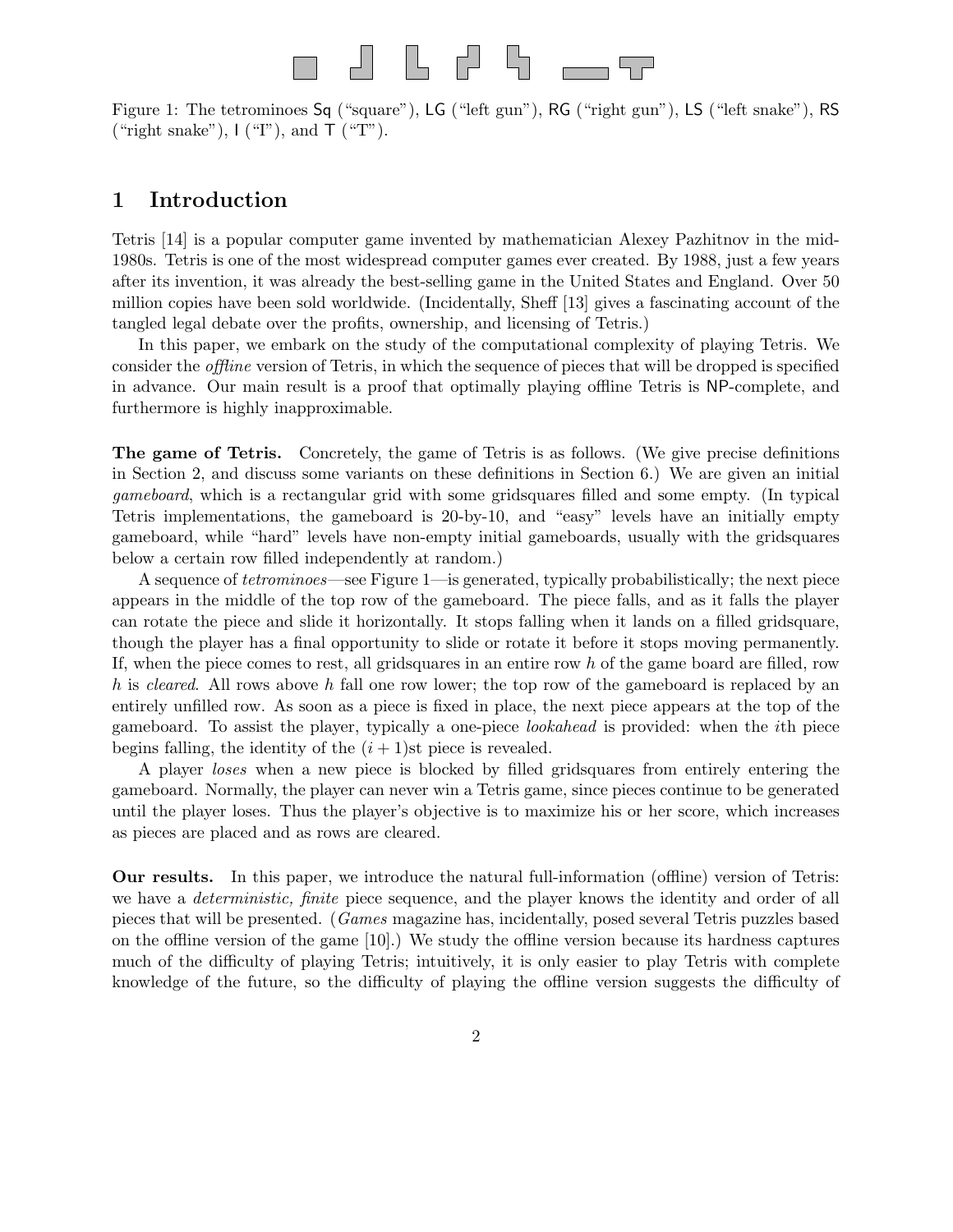playing the online version. It also naturally generalizes the one-piece lookahead of implemented versions of Tetris.

It is natural to generalize the Tetris gameboard to  $m$ -by-n, for variable m and n, since a relatively simple dynamic program solves the  $m \cdot n = O(1)$  case in time polynomial in the number of pieces. Furthermore, in an attempt to consider the inherent difficulty of the game—and not any accidental difficulty due to the limited reaction time of the player—we begin by allowing the player an arbitrary number of shifts and rotations before the current piece drops in height. (We will restrict these moves to realistic levels later.)

In this paper, we prove that it is NP-complete to optimize any of several natural objective functions for Tetris: (1) maximizing the number of rows cleared while playing the given piece sequence; (2) maximizing the number of pieces placed before a loss occurs; (3) maximizing the number of tetrises—the simultaneous clearing of four rows; and (4) minimizing the height of the highest filled gridsquare over the course of the sequence. We also prove the extreme inapproximability of the first two (and the most natural) of these objective functions: given an initial gameboard and a sequence of p pieces, for any constant  $\varepsilon > 0$ , it is NP-hard to approximate to within a factor of  $p^{1-\varepsilon}$  the maximum number of pieces that can be placed without a loss, or the maximum number of rows that can be cleared. We also show that it is NP-hard to approximate the minimum height of a filled gridsquare to within a factor of  $2 - \varepsilon$ .

To prove these results, we first show that the cleared-row maximization problem is NP-hard, and then give extensions of our reduction for the remaining objectives. Our initial proof of hardness proceeds by a reduction from 3-PARTITION, in which we are given a set  $S$  of 3s integers and a bound T, and asked to partition S into s sets of three numbers each, so that the sum of the numbers in each set is exactly T. Intuitively, we define an initial gameboard that forces pieces to be placed into s piles, and give a sequence of pieces so that all of the pieces associated with each integer must be placed into the same pile. The player can clear all rows of the gameboard if and only if all s of these piles have the same height. A key difficulty in our reduction is that there are only a constant number of piece types, so any interesting component of a desired NP-hard problem instance must be encoded by a sequence of multiple pieces. The bulk of our proof of soundness is devoted to showing that, despite the decoupled nature of a sequence of Tetris pieces, the only way to possibly clear the entire gameboard is to place in a single pile all pieces associated with each integer.

Our reduction is robust to a wide variety of modifications to the rules of the game. In particular, we show that our results also hold in the following settings: (1) with restricted player agility allowing only one rotation/translation move before each piece drops in height; (2) under a wide variety of different rotation models—including the somewhat non-intuitive model that we have observed in real Tetris implementations; and (3) without any losses—i.e., with an infinitely tall gameboard; and (4) when the piece set is restricted to {LG, RG, I, Sq}, plus at least one other piece. (A more complicated reduction using similar ideas to the one in this paper also establishes hardness when the piece set is restricted to  $\{LG, LS, I, Sq\}$  or  $\{RG, RS, I, Sq\}$ , plus at least one other piece [5].)

Related work: Tetris. This paper is, to the best of our knowledge, the first consideration of the complexity of playing Tetris. Kostreva and Hartman [11] consider Tetris from a controltheoretic perspective, using dynamic programming to choose the "optimal" move, using a heuristic measure of configuration quality. Other previous work has concentrated on the possibility of a forced eventual loss (or a perpetual loss-avoiding strategy) in the online, infinite version of the game. In other words, under what circumstances can the player be forced to lose, and how quickly?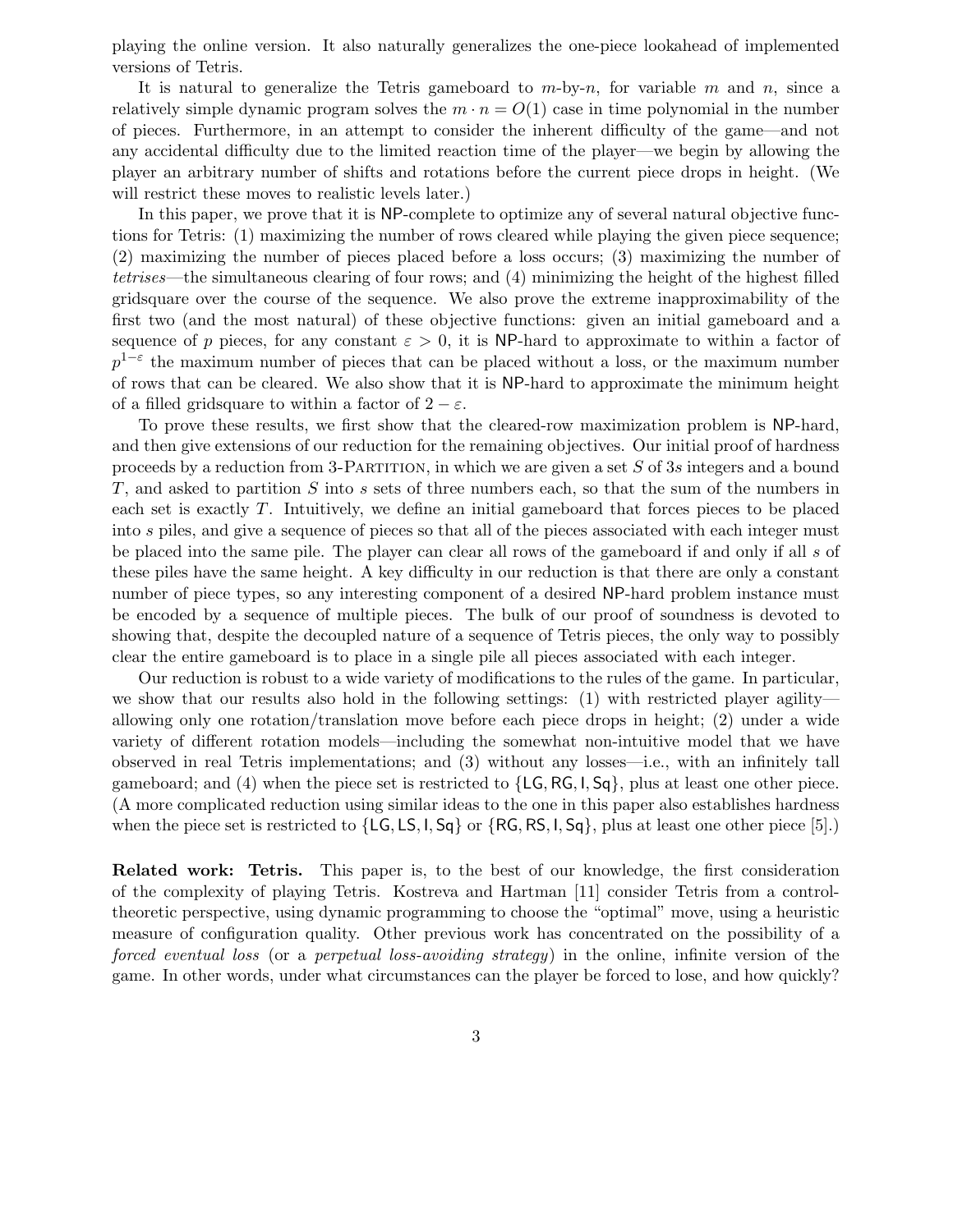

Figure 2: Piece centers.

Brzustowski [2] has characterized all one-piece (and some two-piece) piecesets for which there are perpetual loss-avoiding strategies. He has also shown that, if the machine can adversarially choose the next piece (following the lookahead piece) in reaction to the player's moves, then the machine can force an eventual loss using any pieceset containing {LS, RS}. Burgiel [3] has strengthened this, showing that an alternating sequence of LS's and RS's will eventually cause a loss, in any gameboard of width  $2n$  for odd n, regardless of the player's strategy. This implies that, if pieces are chosen independently at random with a non-zero probability mass assigned to each of LS and RS, then there is a forced eventual loss with probability one for any such gameboards.

Related work: other games and puzzles. A number of other popular one-player computer games have been shown to be NP-hard, most notably Minesweeper—or, more precisely, the Minesweeper "consistency" problem [9]. See the survey of the second author [4] for a summary of other games and puzzles that have been studied from the perspective of computational complexity. These results form the emerging area of *algorithmic combinatorial game theory*, in which many new results have been established in the past few years, e.g., Zwick's positive results on optimal strategies for the two-player block-stacking game Jenga [15].

## 2 Rules of Tetris

Here we rigorously define the game of Tetris, formalizing the intuition of the previous section. While tedious, we feel that such rigor is necessary so that the many subtle nuances of Tetris become transparent (following immediately from the rules). For concreteness, we give specific rules in this section, but in fact the remainder of this paper is robust to a variety of modifications to these rules; in Section 6, we discuss some variations on these rules for which our results still apply.

**The gameboard.** The gameboard is a grid of m rows and n columns, indexed from bottom-to-top and left-to-right. The  $\langle i, j \rangle$ th gridsquare is either unfilled (open, unoccupied) or filled (occupied). In a legal gameboard, no row is completely filled, and there are no completely empty rows that lie below any filled gridsquare. We consider all gridsquares outside the gameboard as always-occupied sentinels; this ensures that pieces can never move outside the boundaries of the gameboard.

Game pieces. The seven Tetris pieces, shown in Figure 1, are exactly those connected rectilinear polygons that can be created by assembling four 1-by-1 gridsquares, up to rotational symmetry. The center of each piece is shown in Figure 2. A piece state  $P = \langle t, o, \langle i, j \rangle, f \rangle$  is a 4-tuple, consisting of:

- 1. a piece type  $t \in \{\text{Sq}, \text{LG}, \text{RG}, \text{LS}, \text{RS}, \text{I}, \text{T}\}.$
- 2. an *orientation*  $o \in \{0^\circ, 90^\circ, 180^\circ, 270^\circ\}$ , the number of degrees clockwise from the piece's base orientation (shown in Figure 1).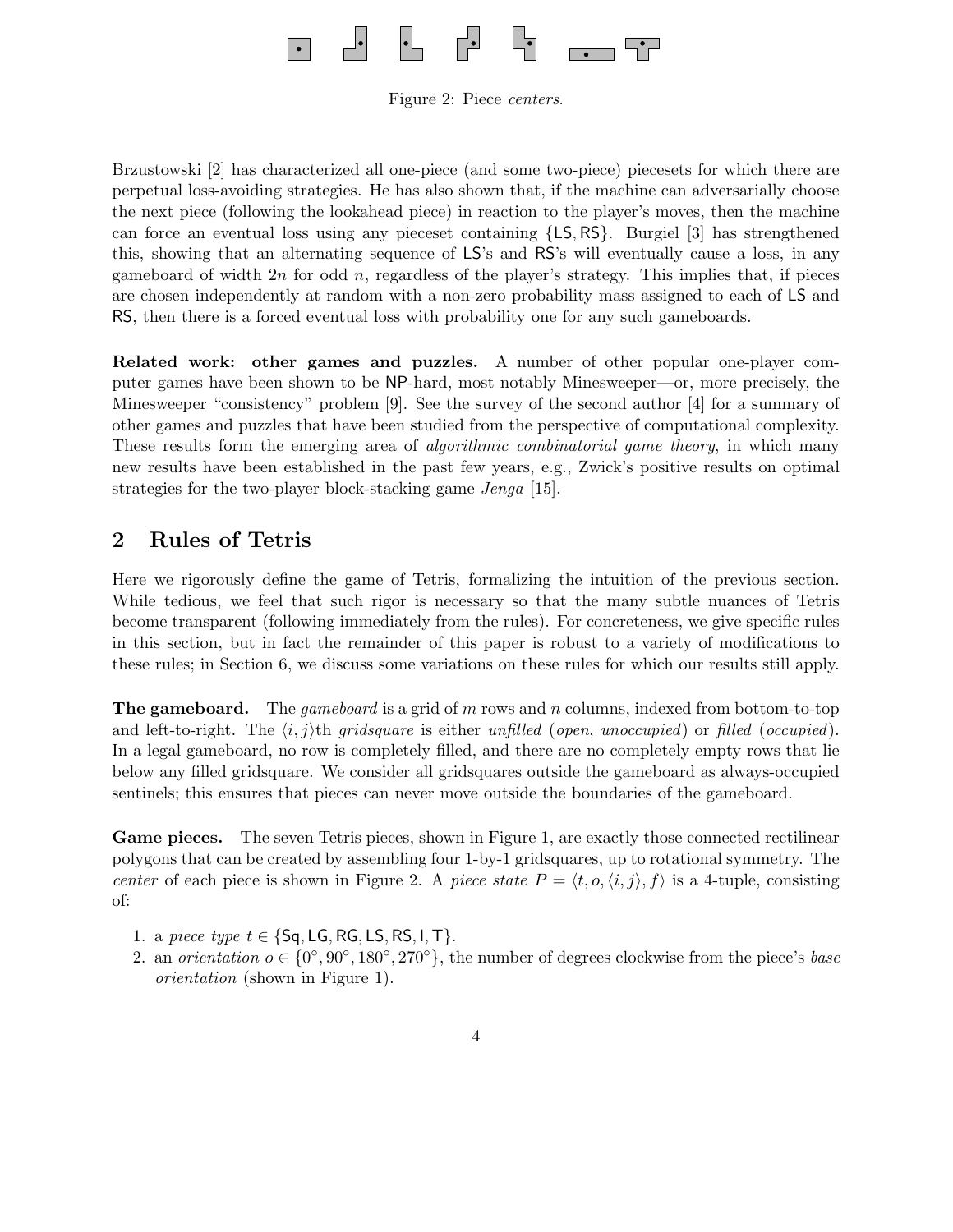- 3. a position  $\langle i, j \rangle \in \{1, ..., m\} \times \{1, ..., n\}$  of the piece's center on the gameboard. (The position of a Sq is the location of the upper-left gridsquare of the Sq, since its center falls on the boundary of four gridsquares rather than in the interior of one.)
- 4. the value  $f \in \{\text{fixed}, \text{unfixed}\},$  indicating whether the piece can continue to move.

In an *initial piece state*, the piece is in its base orientation, and the initial position places the highest gridsquares of the piece into row m, and the center into column  $\lfloor n/2 \rfloor$ , and the piece is unfixed.

**Rotating pieces.** A rotation model is a computable function  $R : \langle P, \theta, B \rangle \mapsto P'$ , where P and P' are piece states,  $\theta \in \{-90^\circ, 90^\circ\}$  is the rotation angle, and B is a gameboard. We impose the following conditions on R:

- 1. If  $P = \langle t, o, \langle i, j \rangle, f \rangle$  and the rotation is legal, then  $P' = \langle t, (o + \theta) \mod 360^\circ, \langle i', j' \rangle, f \rangle$  for some i' and j'. If the rotation is *illegal*, then  $P' = P$ .
- 2. A rotation's legality depends only on the state of an  $O(1)$ -sized neighborhood of the piece P.
- 3. If all the gridsquares in the neighborhood of P are unfilled, then the rotation is legal.
- 4. If the rotation is legal, then  $P'$  does not occupy any gridsquare already filled in  $B$ .
- 5. The function R must be reasonable:
	- (a) A piece cannot "jump" from one region to another. Namely, the pieces  $P$  and  $P'$  must be connected by a path of unfilled gridsquares in B.
	- (b) A piece cannot "squeeze past" an overly constricted portion of the gameboard. Consider a simple path of filled gridsquares that connect the (filled) gridsquare  $\langle i, j - 1 \rangle$  to the (filled) gridsquare  $\langle i, j + 1 \rangle$ , where  $\langle i, j \rangle$  is unfilled. Suppose that there are other unfilled gridsquares found inside the region  $R$  of the gameboard defined by this path plus the gridsquare  $\langle i, j \rangle$ . Thus R is an unfilled section of the gameboard which is almost disconnected—i.e., only the unfilled gridsquare  $\langle i, j \rangle$  connects this region to the other unfilled gridsquares in the gameboard. The second requirement for reasonability is that no piece except an  $\mathsf{l}$  can rotate "into" the region  $R$ —i.e., no piece other than an  $\mathsf{l}$  can rotate to occupy any gridsquare of  $R$  which is not in column  $i$ .

For now, we will consider the *instantaneous rotation model*: fix the piece center (shown in Figure 2), and rotate the piece around that point. The position after rotation is unchanged—i.e.,  $\langle i', j' \rangle =$  $\langle i, j \rangle$ . A rotation is illegal only if it violates Condition 4. It is clear by inspection that this model satisfies the reasonability requirements. Note that our proof assumes an arbitrary reasonable rotation model; in Section 6, we discuss a number of important such models.

**Playing the game.** The following moves are legal for a piece  $P = \langle t, o, \langle i, j \rangle$ , unfixed, with current gameboard B:

- 1. A rotation. The new piece state is  $R(P, \pm 90^{\circ}, B)$ .
- 2. A translation. If the gridsquares adjacent to  $P$  are open in  $B$ , then we can translate  $P$  by one column. The new piece state is  $\langle t, o, \langle i, j \pm 1 \rangle$ , unfixed.
- 3. A drop by one row, if all of the gridsquares beneath the piece are open in B. The new piece state is  $\langle t, o, \langle i - 1, j \rangle$ , unfixed).
- 4. A fix, if at least one gridsquare immediately below the piece is filled in B. The new piece state is  $\langle t, o, \langle i, j \rangle$ , fixed).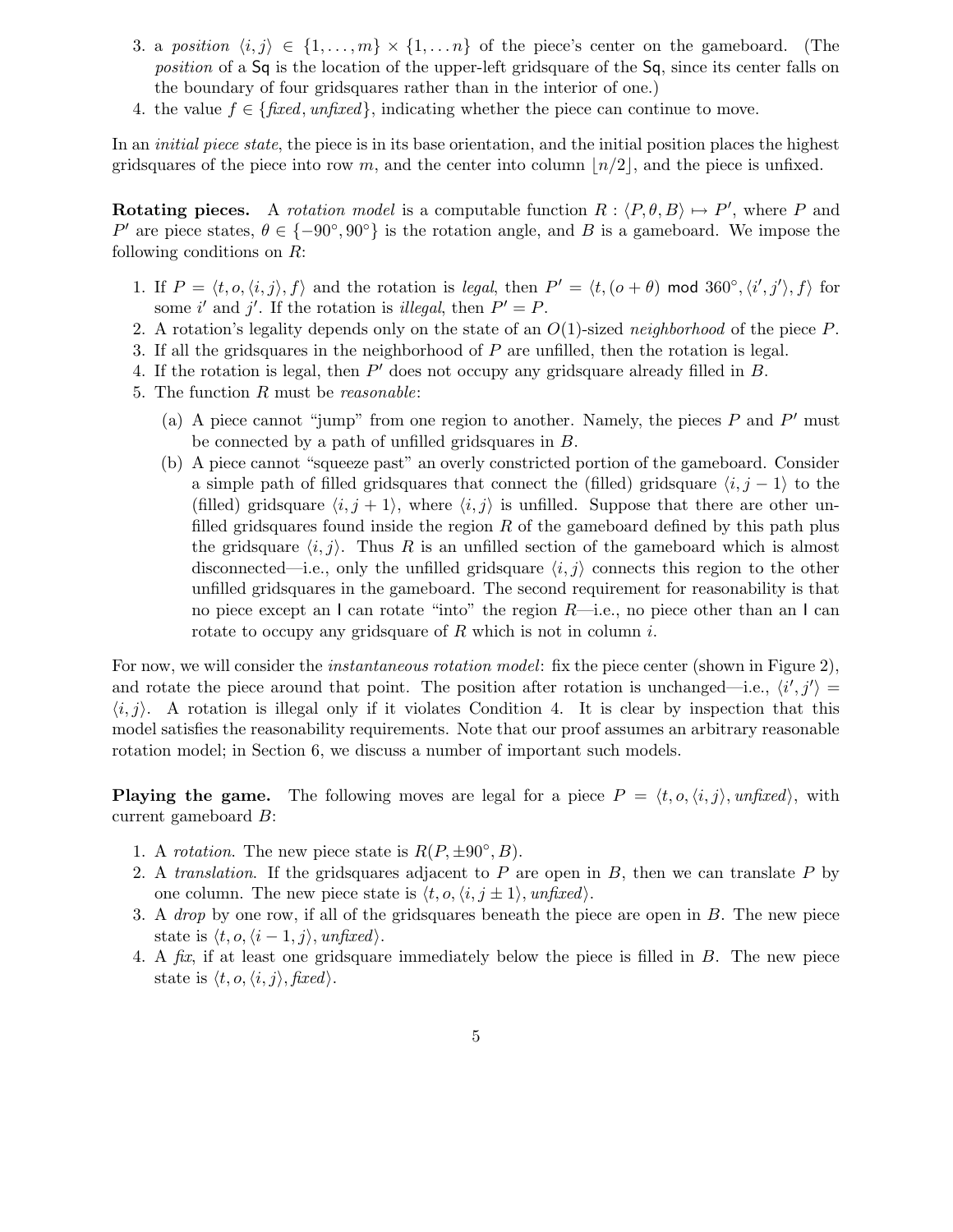No moves are legal for a piece  $P = \langle t, o, \langle i, j \rangle, \text{fixed} \rangle$ .

A trajectory  $\sigma$  of a piece P is a sequence of legal moves starting from an initial state and ending with a fix move. The result of a trajectory for a piece  $P$  on gameboard  $B$  is a new gameboard  $B'$ , defined as follows:

- 1. The new gameboard  $B'$  is initially  $B$  with the gridsquares of  $P$  filled.
- 2. If the piece is fixed so that, for some row r, every gridsquare in row r of  $B'$  is full, then row r is cleared. For each  $r' \geq r$ , replace row r' of B' by row  $r' + 1$  of B'. Row m of B' is an empty row. Multiple rows may be cleared by the fixing of a single piece.
- 3. If the next piece's initial state is blocked in  $B'$ , the game ends and the player loses.

For a game  $\langle B_0, P_1, \ldots, P_p \rangle$ , a trajectory sequence  $\Sigma$  is a sequence  $B_0, \sigma_1, B_1, \ldots, \sigma_p, B_p$  so that, for each *i*, the trajectory  $\sigma_i$  for piece  $P_i$  on gameboard  $B_{i-1}$  results in gameboard  $B_i$ . However, if there is a losing move  $\sigma_q$  for some  $q \leq p$  then the sequence  $\Sigma$  terminates at  $B_q$  instead of  $B_p$ .

The Tetris problem. We will consider a variety of different objectives for Tetris (e.g., maximizing the number of cleared rows, maximizing the number of pieces placed without a loss, etc.). For the decision version of a particular objective  $\Phi$ , the TETRIS problem is formally as follows:

Given: A Tetris game  $\mathcal{G} = \langle B, P_1, P_2, \ldots, P_p \rangle$ . **Output:** Does there exist a trajectory sequence  $\Sigma$  so that  $\Phi(\mathcal{G}, \Sigma)$  holds?

We say that an objective function  $\Phi$  is *acyclic* when, for all games  $\mathcal{G}$ , if there is a trajectory sequence Σ so that  $\Phi(G, \Sigma)$  holds, then there is a trajectory sequence  $\Sigma'$  so that  $\Phi(G, \Sigma')$  holds and there are no repeated piece states in any trajectory in  $\Sigma'$ . Most interesting Tetris objective functions are acyclic; in fact, many depend only on the final placement of each piece.

An objective function  $\Phi$  is *checkable* when, given a game G and a trajectory sequence  $\Sigma$ , we can compute the truth value of  $\Phi(\mathcal{G}, \Sigma)$  in time poly $(|\mathcal{G}|, |\Sigma|)$ .

**Lemma 2.1** For any checkable acyclic objective  $\Phi$ , we have TETRIS  $\in$  NP.

*Proof.* We are given a Tetris game  $\mathcal{G} = \langle B, P_1, \ldots, P_p \rangle$ . Here is an NP algorithm for TETRIS:

Guess an acyclic trajectory sequence  $\Sigma$ , and confirm that  $\Sigma$  is a legal, acyclic trajectory in time poly( $|\Sigma|$ ). Confirming that all rotations in  $\Sigma$  are legal depends on the computability of the rotation function, and the fact that legality can only depend on the constant-sized neighborhood of the piece.

Since  $\Sigma$  is acyclic, each of its p trajectories can only contain at most  $4 \cdot |B| + 1$  states—unfixed once in each position and each orientation, and one final fixed state. Thus  $|\Sigma| = \text{poly}(|\mathcal{G}|)$ . Since  $\Phi$  is checkable, we can then in time poly $(|\mathcal{G}|, |\Sigma|)$  = poly $(|\mathcal{G}|)$  verify that  $\Phi(\mathcal{G}, \Sigma)$  holds, and since  $\Phi$  is acyclic, guessing an acyclic trajectory sequence  $\Sigma$  suffices.

The  $\Phi(\mathcal{G}, \Sigma)$  that we will initially concern ourselves with is the following: in the game  $\mathcal{G}$ , does the trajectory sequence  $\Sigma$  clear at least k rows without incurring a loss? (In Section 6, we will consider a variety of other objective functions.) This objective is acyclic because it only depends on the fixed piece state at the end of each trajectory, so the piece's path in the trajectory is irrelevant, and is checkable since a simple scan of the status of the gameboard after each trajectory allows one to count the number of rows cleared by  $\Sigma$  on  $\mathcal{G}$ .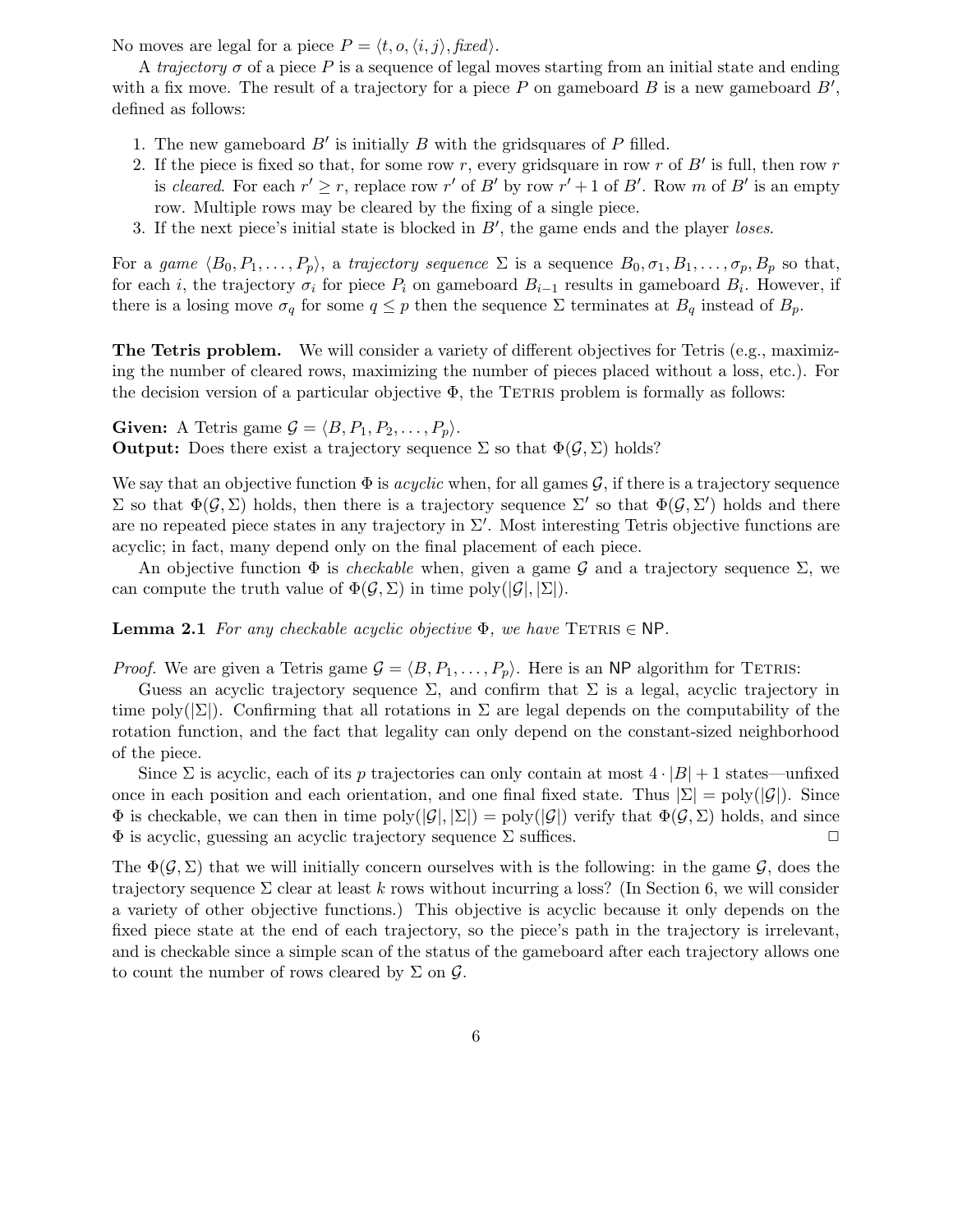## 3 NP-Completeness of Tetris

#### 3.1 The Reduction

In this section, we define a mapping from instances of 3-PARTITION [7, p. 224] to instances of TETRIS. Recall the 3-PARTITION problem:

- Given: A sequence  $a_1, \ldots, a_{3s}$  of non-negative integers and a non-negative integer T, so that  $T/4 < a_i < T/2$  for all  $1 \leq i \leq 3s$  and so that  $\sum_{i=1}^{3s} a_i = sT$ .
- **Output:** Can  $\{1, \ldots, 3s\}$  be partitioned into s disjoint subsets  $A_1, \ldots, A_s$  so that, for all  $1 \leq j \leq s$ , we have  $\sum_{i\in A_j} a_i = T$ ?

We limit our attention to 3-PARTITION instances for which  $T$  is divisible by four, for technical reasons that will become apparent when we define the gameboard later in this section. We can map an arbitrary 3-PARTITION instance into one obeying this requirement by multiplying  $T$  and each  $a_i$  by 4. This mapping does not affect whether or not the instance has a valid 3-partition.

Note that, even after this multiplication, we still have that  $T/4 < a_i < T/2$  for all  $1 \le i \le 3s$ and so that  $\sum_{i=1}^{3s} a_i = sT$ . This guarantees that, for any set  $S \subseteq \{1, \ldots, 3s\}$ , if  $\sum_{i \in S} a_i = T$  then  $|S| = 3.$ 

We choose to reduce from this problem because it is NP-hard to solve 3-PARTITION even if the inputs  $a_i$  and T are provided in unary:

**Theorem 3.1 (Garey and Johnson [6])** 3-PARTITION is NP-complete in the strong sense.  $\Box$ 

Given a 3-PARTITION instance  $\mathcal{P} = \langle a_1, \ldots, a_{3s}, T \rangle$  with T divisible by four, we will produce a Tetris game  $\mathcal{G}(\mathcal{P})$  whose gameboard can be completely cleared precisely if  $\mathcal{P}$  is a "yes" instance of 3-Partition.

The initial gameboard is shown in Figure 3. Intuitively, there are s buckets corresponding to the sets  $A_1, \ldots, A_s$  for the 3-PARTITION problem. The piece sequence will consist of a number of tetrominoes corresponding to each  $a_i$ , chosen carefully so that all pieces corresponding to  $a_i$  must be placed into the same bucket. There is a legal 3-partition for  $a_1, \ldots, a_{3s}$  exactly when the piles of pieces in each bucket have the same height. The last three columns of the gameboard form a lock which prevents any rows from being cleared until the end of the piece sequence; if all buckets are filled exactly to the same height, then the entire board can be cleared using the last portion of our piece sequence. Formally, our game  $G$  consists of the following:

**Initial board:** Our gameboard will have  $5T + 18 + 2s + O(1)$  rows and  $4s + 3$  columns. Intuitively, the factor of five in the height is because each  $a_i$  will be represented by  $a_i+1$  blocks of five rows and three columns each; since the three elements from  $A_j$  sum to T, this is  $5(T+3) = 5T+15$ . In addition to these  $5T + 15$  rows, there are three rows at the bottom ensuring that the initial blocks are placed correctly.

The top  $2s+O(1)$  rows—the  $O(1)$  depends linearly on the size of the  $O(1)$ -sized neighborhood in the rotation model—are initially empty, and are included solely as a staging area in which to rotate and translate pieces before they fall into the bottom  $5T + 18$  rows. We will not mention them again in the construction (and, below, the *highest* row is the  $(5T+18)$ th). Our choice of  $2s + O(1)$  as the number of staging rows will be discussed in Section 6.

The remainder of the initial board can be thought of in  $s + 1$  logical pieces, the first s of which are four columns wide and the last of which is three columns wide. The first  $s$  logical pieces are buckets, arranged in the following four-column pattern: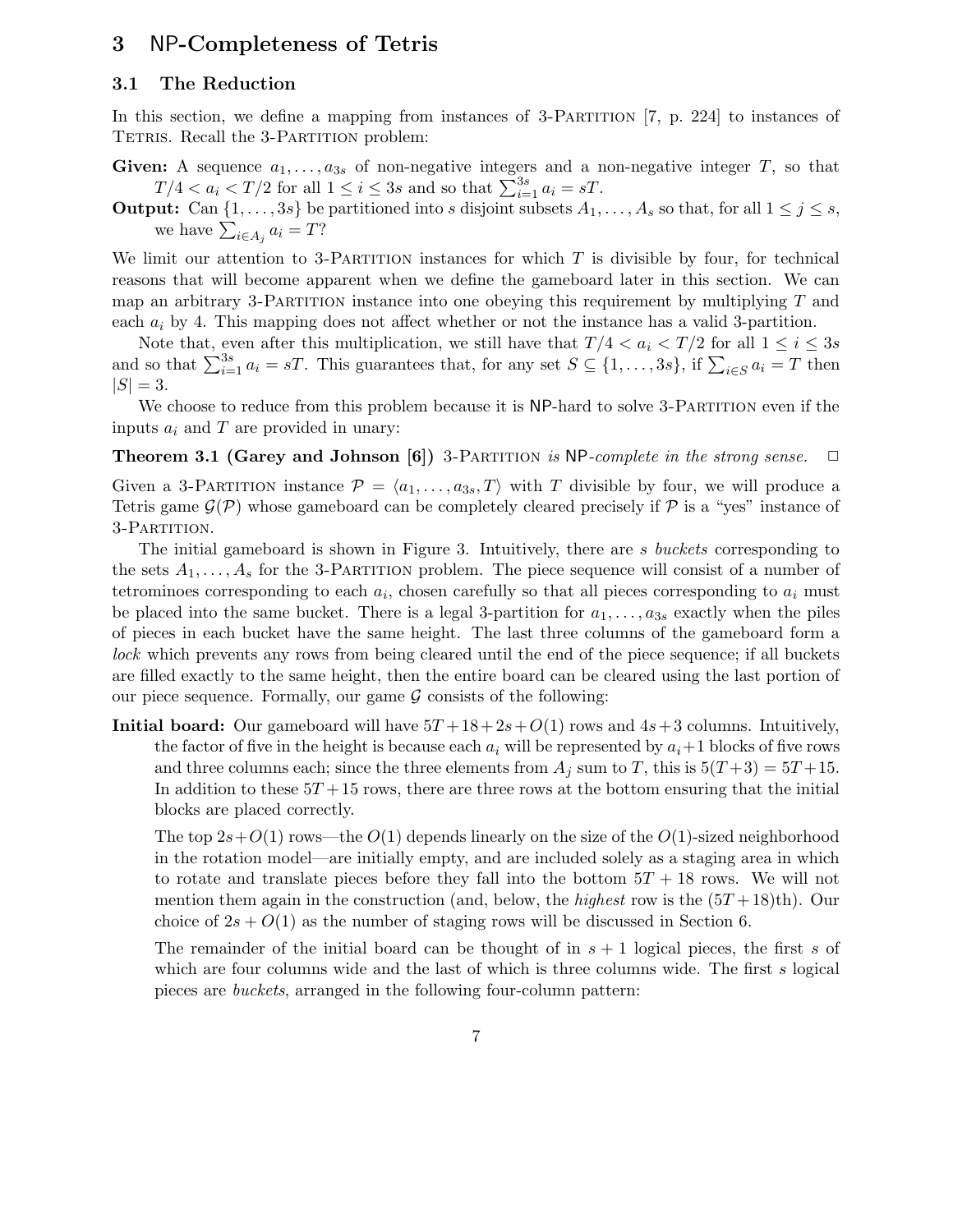

Figure 3: The initial gameboard for a Tetris game mapped from an instance of 3-Partition.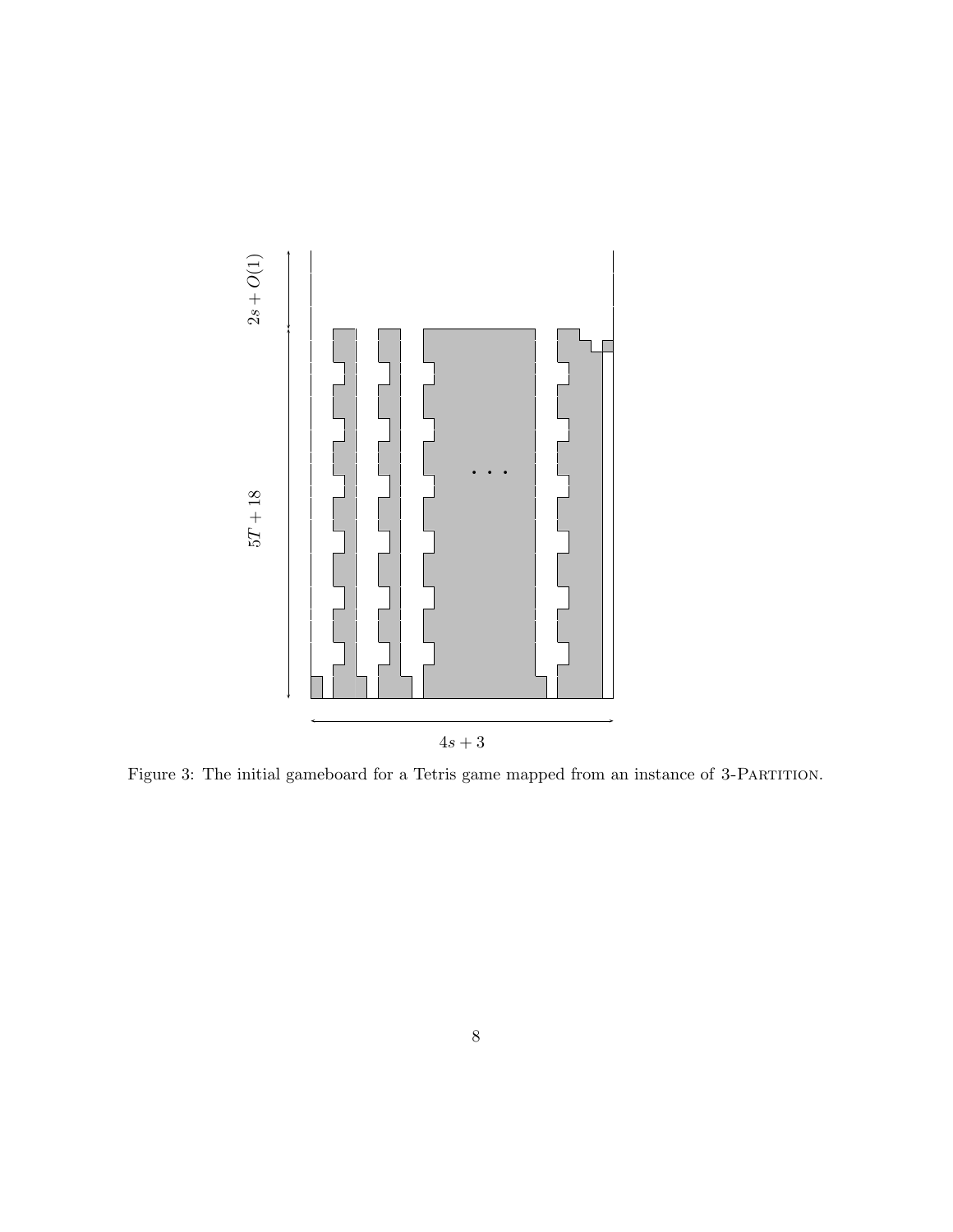- the first column is empty except that the two lowest rows are full;
- the second column is completely empty;
- the third column is full in each row  $h \equiv \{1, 2, 3\}$  (mod 5) and empty in each  $h \equiv$  $\{0,4\}$  (mod 5);
- the fourth column is completely full;

We refer to adjacent unfilled rows of column 3 as a *notch*. Each bucket contains  $T+3$  notches. The last logical piece is a three-column lock, and consists of the following:

- the first column is full except that the highest row is empty;
- the second column is full except that the two highest rows are empty;
- the third column is empty except that the second-highest row is full.
- **Pieces:** The sequence of pieces for our game consists of a sequence of pieces for each  $a_i$ , followed by a number of additional pieces after all the  $a_i$ 's. For each integer  $a_1, \ldots, a_{3s}$ , we have the following pieces:
	- the *initiator*, which consists of a RG;
	- the filler, which consists of the sequence  $\langle Sq, LG, Sq \rangle$  repeated  $a_i$  times;
	- the *terminator*, which consists of the sequence  $\langle Sq, I \rangle$ .

These pieces are given for  $a_1, a_2$ , etc., in exactly this order. After the pieces corresponding to  $a_{3s}$ , we have the following pieces:

- $s$  successive RG's;
- one T:
- $(5T+16)/4$  successive I's. (We required that T be divisible by four so that this would be an integral number of pieces. We can remove this technical requirement on  $T$  at the cost of a slightly more complicated initial gameboard: by adding, at the bottom of the gameboard,  $(-T)$  mod 4 rows filled in each column except the last, we guarantee that the height of the unfilled segment of the last column is divisible by four.)

**Lemma 3.2** The game  $\mathcal{G}(\mathcal{P})$  is polynomial in the size of P, and can be constructed from P in polynomial time.

*Proof.* The gameboard has size  $5T + 18 + 2s + O(1)$  by  $4s + 3$ , and the total number of pieces is

$$
\sum_{i=1}^{3s} \left[ 1 + 3a_i + 2 \right] + s + 1 + \left( \frac{5T + 16}{4} \right) = 10s + 3sT + \frac{5T}{4} + 5.
$$

The  $a_i$ 's and T are represented in unary, so the size of the game is polynomial. Polynomial time constructibility is obvious.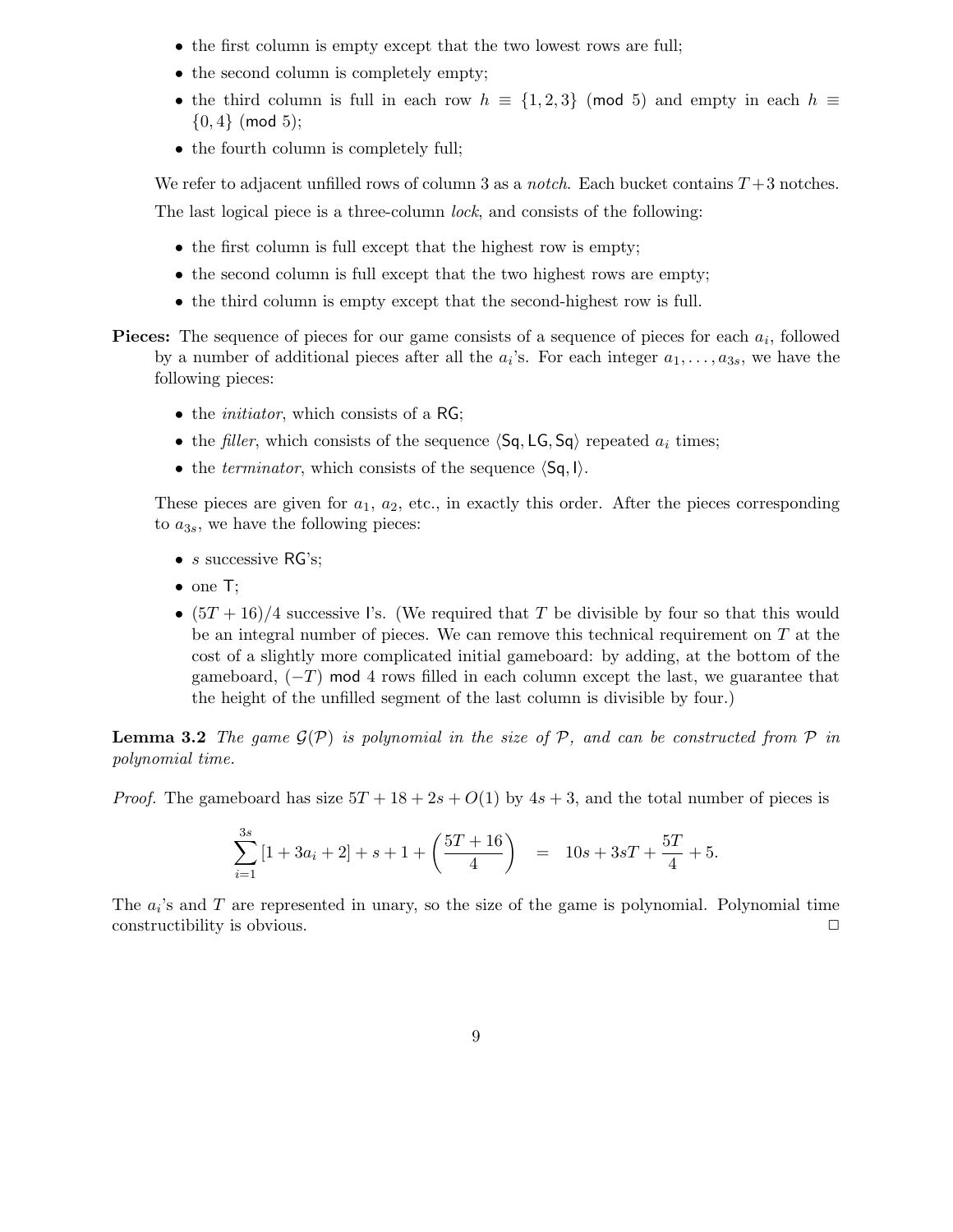

Figure 4: A valid sequence of moves within a bucket.

#### 3.2 Completeness

Here we show the easier direction of the correctness of our reduction: for a "yes" instance of 3-Partition, we can clear the entire gameboard.

**Lemma 3.3 (Completeness)** For any "yes" instance  $\mathcal{P}$  of 3-PARTITION, there is a trajectory sequence  $\Sigma$  that clears the entire gameboard of  $\mathcal{G}(\mathcal{P})$  without triggering a loss.

Proof. In Figure 4, we show the move sequence to place all of the pieces associated with the number  $a_i$  (initiator,  $a_i$  fillers, and terminator) into a particular bucket.

 $\sum_{i\in A_j} a_i = T$ . We have ensured that  $|A_j| = 3$  for all j. Place all pieces associated with set Since P is a "yes" instance, there is a partitioning of  $\{1, \ldots, 3s\}$  into sets  $A_1, \ldots, A_s$  so that  $A_i = \{x, y, z\}$  into the jth bucket of the gameboard, as in Figure 4.

Figure 5(a) shows the configuration after all of the pieces associated with  $a_1, \ldots, a_{3s}$  have been placed, as follows. After all pieces associated with the number  $a_x$  have been placed into bucket j, the first  $3 + 5a_x + 2$  rows of bucket j are full, and the left-hand column of bucket j is filled two rows above that. The pieces associated with the number  $a_y$  fill the next  $3+5a_y+2$  rows, and those with  $a_z$  the next  $3 + 5a_z + 2$  rows, leaving again one column with two additional rows filled. So the total number of rows filled after the "numbers" is  $15 + 5(a_x + a_y + a_z) = 15 + 5T$ . Doing this for each bucket j yields a configuration in which all buckets are totally filled up to row  $15 + 5T$ , with the first column of each bucket filled up to row  $17 + 5T$ .

We next get s successive  $RG$ 's in the sequence. We produce the configuration in Figure  $5(b)$ by dropping one of the RG's into each bucket, to fill rows  $16 + 5T$  through  $18 + 5T$ . Now the configuration has the first  $18 + 5T$  rows filled in all of the buckets, and the lock is untouched.

Next we get a  $\mathsf T$ . Drop it into the slot in the lock, yielding the configuration of Figure 5(c); the first two rows are then cleared. In the resulting configuration, all columns are filled to the  $(16+5T)$ th row, except the last, which is completely empty.

Figures 5(d), 5(e), and 5(f) show the final stage of the sequence, as the  $(5T+16)/4$  successive I's arrive. Drop each into the last column of the lock. Each of the I's clears four rows; in total, this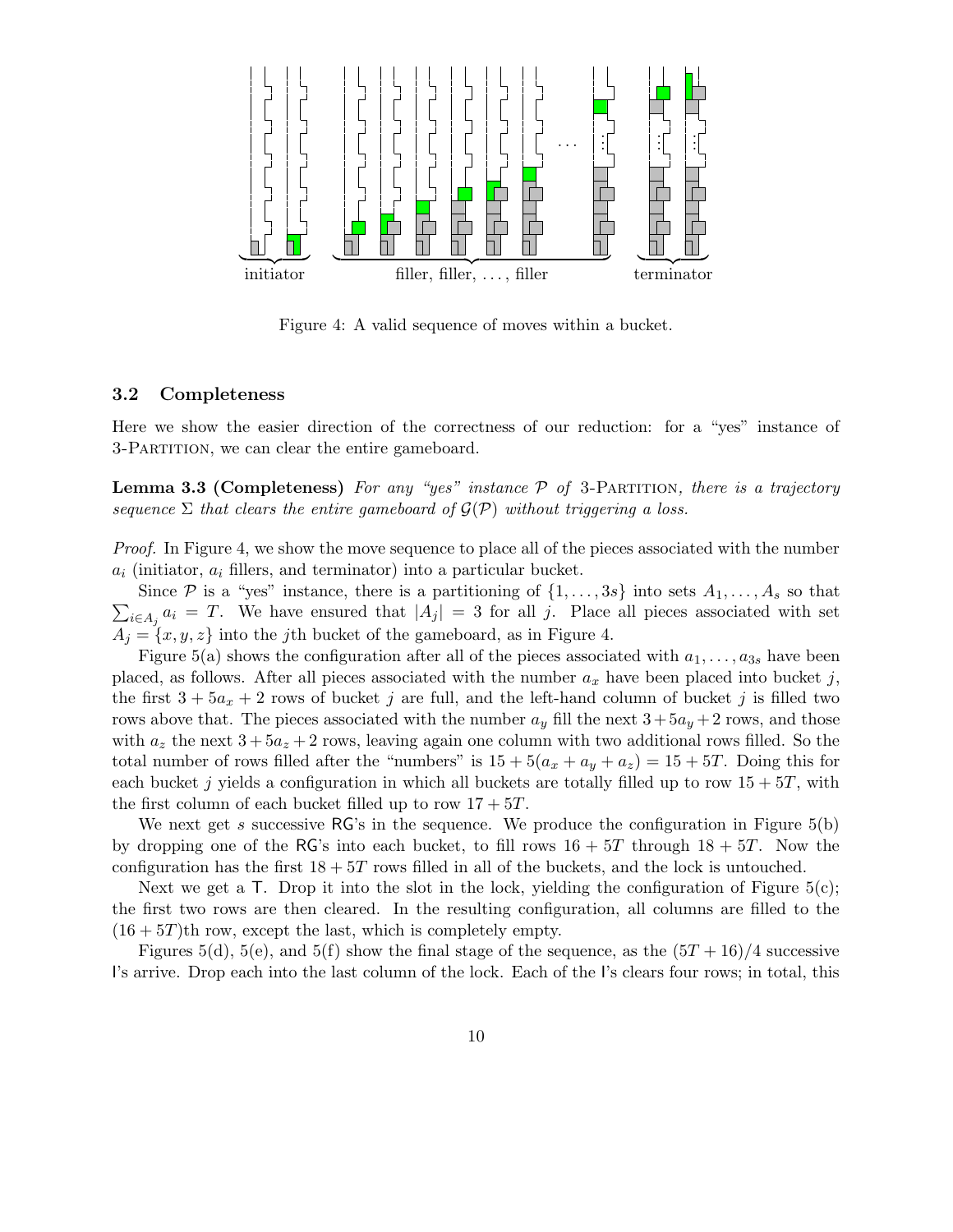

Figure 5: Finishing a valid move sequence.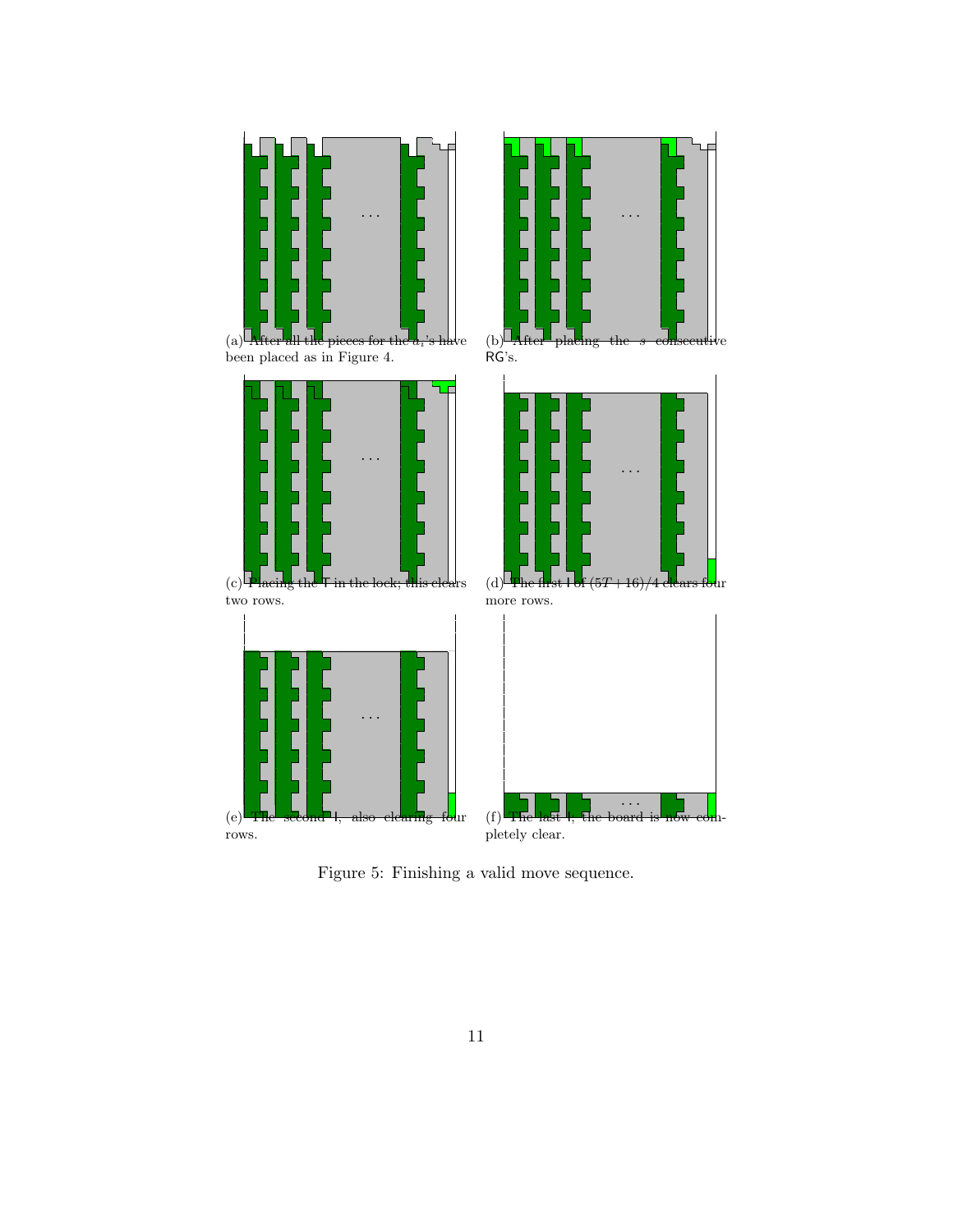clears  $4 \cdot (5T + 16)/4 = 5T + 16$  rows, clearing the entire the gameboard. The first, second, and last of these I's are illustrated, respectively, in Figures 5(d), 5(e), and 5(f).  $\square$ 

#### 3.3 Soundness

Call valid any trajectory sequence that, using the pieces from the reduction, clears  $5T + 18$  rows in the gameboard of  $\mathcal{G}(\mathcal{P})$ . We will refer to a move or trajectory as *valid* if it can appear in a valid trajectory sequence. In this section, we show that the existence of a valid strategy for the Tetris game  $\mathcal{G}(\mathcal{P})$  implies that  $\mathcal P$  is a "yes" instance of 3-PARTITION. We will often omit reference to  $\mathcal{G}(\mathcal{P})$ , and refer to its parts simply as the *gameboard* and the *piece sequence*.

**Proposition 3.4** In any valid trajectory sequence, no gridsquare above row  $5T + 18$  is ever filled.

Proof. As a direct consequence of Lemma 3.3, we have that the number of gridsquares in the piece sequence is exactly the same as the number of unfilled gridsquares in the bottom  $5T + 18$  rows of the gameboard. (This holds because  $\sum_{i=1}^{3s} a_i = sT$ , and does not depend on whether we are given a "yes" instance of 3-PARTITION.)

Thus the total number of gridsquares contained in the entire game (either initially filled in the gameboard or present in the piece sequence) is exactly the same as the area of the bottom  $5T + 18$ rows of the gameboard. Since initially there are filled gridsquares in each of these rows, clearing the gameboard requires clearing all of these  $5T + 18$  rows, which in turn requires placing all pieces of the sequence entirely in these rows.  $\Box$ 

Call a bucket unfillable if it cannot be filled completely using arbitrarily many pieces from the set {LG, RG, Sq, I}. Note that unfillability is defined with respect to a bucket in isolation, and does not allow the clearing of rows. This definition is motivated by the following lemma:

Proposition 3.5 In any valid trajectory sequence:

- 1. all pieces preceding the  $\mathsf T$  in the piece sequence are placed into buckets, completely filling them;
- 2. no rows are cleared before the T;
- 3. no unfillable bucket arises.

*Proof.* For (1), we need only observe that if any piece other than  $\mathsf{T}$  is the first piece placed in the lock columns, then it must fill some gridsquare above the  $(5T + 18)$ th row. Thus any piece before the T that is not placed entirely within a bucket will violate Proposition 3.4.

Fact (2) follows straightforwardly from (1), since no rows can be cleared until at least one piece is placed into the lock columns.

For (3), note that Proposition 3.4 and (1) imply that there are the same number of unfilled bucket gridsquares as there are gridsquares contains in the pieces preceding the T in the given sequence. Therefore, if we do not entirely fill each bucket, then at least one of these gridsquares will not go into a bucket, violating (1). (Since no rows are cleared before the  $\mathsf{T}$ , an unfillable bucket cannot be made fillable again, and therefore makes the trajectory sequence invalid.)  $\Box$ 

There are two classes of unfillable buckets on which we will focus our attention:

Holes: A hole is an unfilled gridsquare in some bucket so that there is a contiguous series of filled gridsquares separating that gridsquare from the empty rows above the buckets.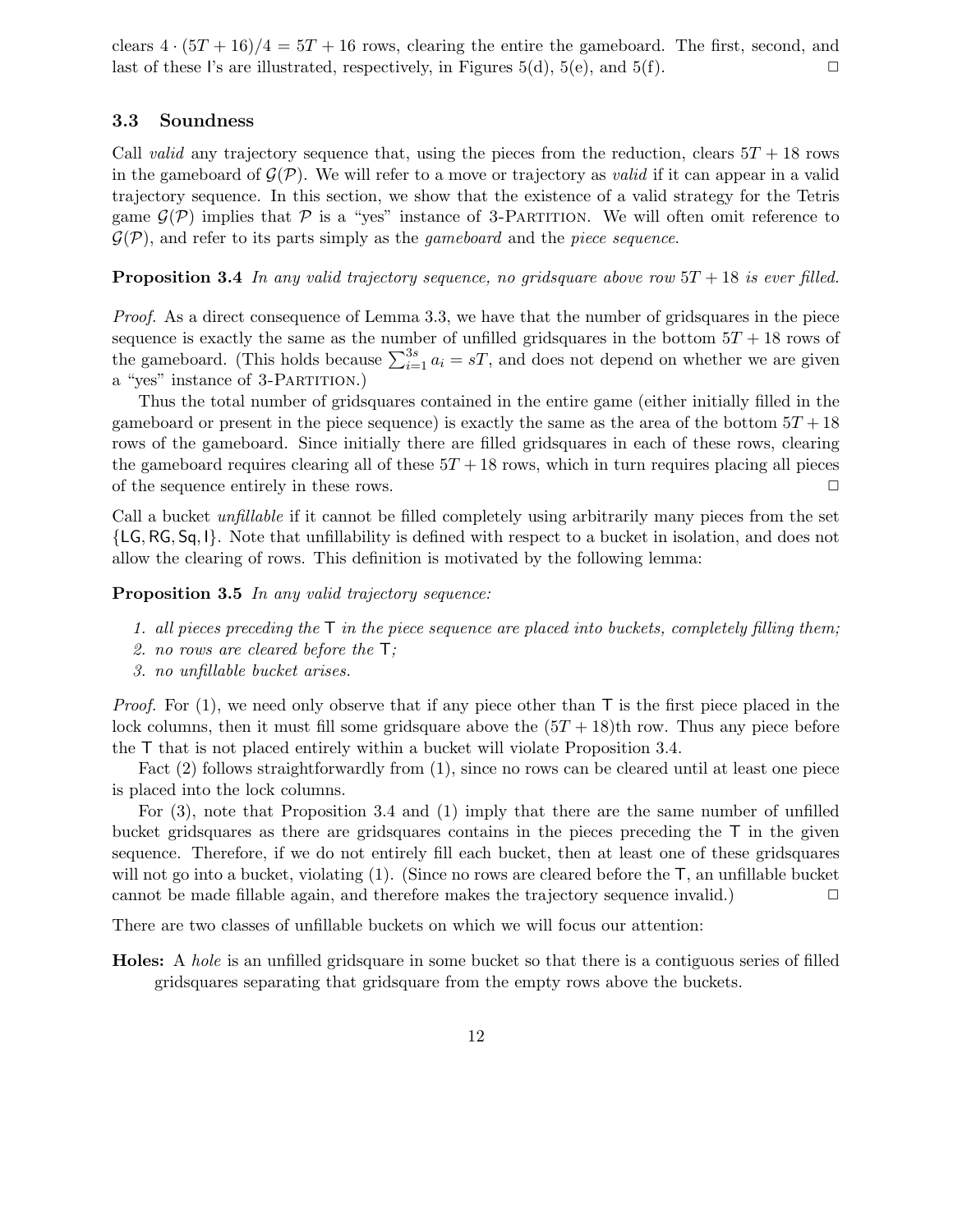

Figure 6: All possible placements of  $\{Sq, LG, I\}$  in an unprepped bucket. A '•' denotes (the uppermost, left-most gridsquare in) a hole, and a vertical arrow indicates a choked region. In Figure  $6(e)$ , filling either numbered gridsquare makes the other numbered gridsquare into a hole or a choked region. Buckets labelled with an asterisk also denote the placement of the given piece in an arbitrary higher notch. See Proposition 3.7.

Choke points and choked regions: A *choke point* is a row r of a bucket in which only one gridsquare is unfilled. Intuitively, a choke point prevents any piece other than I from "getting past" row r, implying that any unfilled gridsquares below r must be filled entirely using  $\Gamma$ s.

A choked region is a maximal contiguous vertical run of  $\alpha$  unfilled gridsquares that (1) appears below a choke point in the bucket, (2) is in a different column than the unfilled gridsquare in the choke point, and (3) has  $\alpha \not\equiv 0$  (mod 4).

Proposition 3.6 Any bucket containing a hole or a choked region is unfillable.

Proof. It is immediate from our definition of a rotation model that a bucket with a hole is unfillable, and that only an I can "pass" a choke point—i.e., fill any gridsquares below the choke point that are in any column other than the one left open at the choke point. Since our buckets have width at most three, any I's must be placed vertically, and thus can only fill regions in which all maximal contiguous vertical runs of unfilled gridsquares have length divisible by four. Thus choked regions cannot be filled by I's, and therefore are unfillable.  $\Box$ 

Call a bucket unprepped if it has exactly the form of the buckets in the initial gameboard, i.e., completely filled up to three rows below the bottom of a notch, and with the next two rows of the first column filled as well. Call the configuration of a gameboard unprepped if all of its buckets are unprepped. Call a bucket prepped if it is filled completely up to just below the bottom of a notch.

Proposition 3.7 Placing any of  $\{Sq, LG, I\}$  in an unprepped bucket is invalid.

*Proof.* All of the possible placements are shown in Figure 6. Note that Figure  $6(e)$  shows the only placement of any of {Sq, LG, I} that does not immediately result in a hole or a choked region. In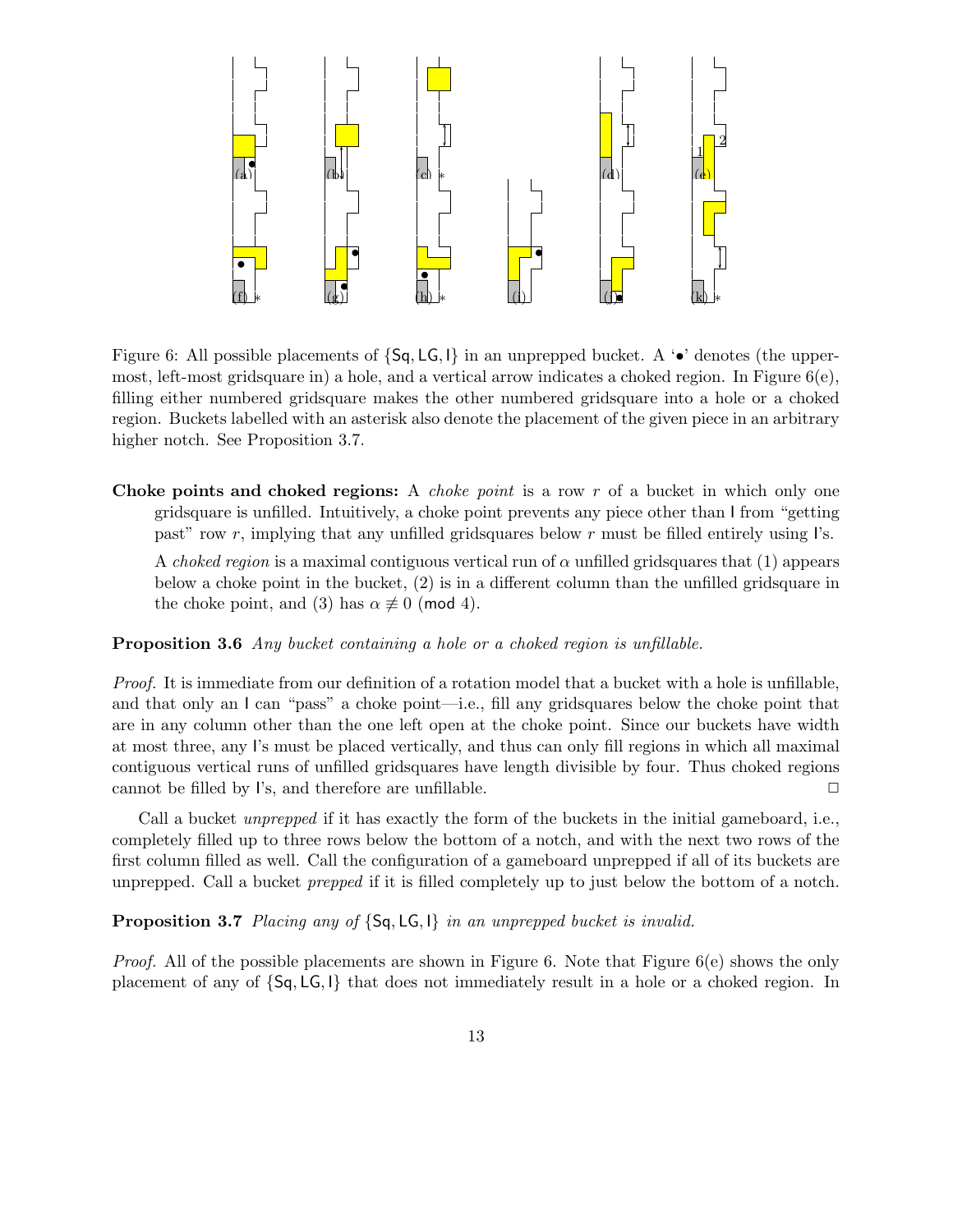

Figure 7: All possible placements of RG in an unprepped bucket. See Figure 6 for explanation of notation. Figure 7(c) shows the only potentially valid move, which produces a prepped bucket. See Proposition 3.8.

this case, observe that any Tetris piece placed to fill the gridsquare marked '1' makes the gridsquare marked '2' into a hole or a choked region, and vice versa. Thus this bucket is also unfillable.  $\Box$ 

**Proposition 3.8** The only valid trajectory sequences must exactly follow the sequence in Theorem 3.3:

- 1. If a RG is placed into an unprepped bucket, it must produce a prepped bucket;
- 2. If the sequence  $\langle Sq, LG, Sq \rangle$  is placed into a prepped bucket, it must produce a prepped bucket;
- 3. If the sequence  $\langle Sq, I \rangle$  is placed into a prepped bucket, it must produce an unprepped bucket.

Proof. All of the possible placements for these pieces are shown in Figures 7, 8, and 9, respectively. As in Proposition 3.7, the only way to place the given pieces without immediately producing a bucket with a hole or a choked region results in the stated resulting bucket. The only exception is Figure 9(d); there, the only possible way to fill the gridsquare marked '3' is by placing a I into the first column, but the resulting bucket is then exactly that of Figure 6(e), which was established as unfillable by Proposition 3.7.  $\Box$ 

**Proposition 3.9** For any  $r \geq 0$ , in an unprepped gameboard, the only possibly valid strategy for the sequence  $RG, r \times \langle Sq, LG, Sq \rangle$ ,  $Sq, I$  is to place all of the pieces into a single bucket, yielding an unprepped configuration.

*Proof.* Immediate by induction on r using Propositions 3.7 and 3.8.  $\Box$ 

**Lemma 3.10 (Soundness)** There is a valid trajectory sequence for  $\mathcal{G}(\mathcal{P})$  only if  $\mathcal{P}$  is a "yes" *instance of 3*-PARTITION.

Proof. By Proposition 3.9, there exists a valid trajectory sequence only if there is a sequence that places, for each i, all of the pieces associated with  $a_i$  into the same bucket. For each bucket j, define  $A_i := \{i : \text{all of the pieces associated with } a_i \text{ are placed in bucket } j\}.$ 

Note that placing all of the pieces of  $a_i$  into bucket j fills  $a_i + 1$  notches in that bucket—one for each of the three-piece filler blocks, and one additional notch for the terminator. Thus the number of notches filled in each bucket is  $\sum_{i\in A_j}(a_i+1)$ . In total, this is  $\sum_j\sum_{i\in A_j}(a_i+1)$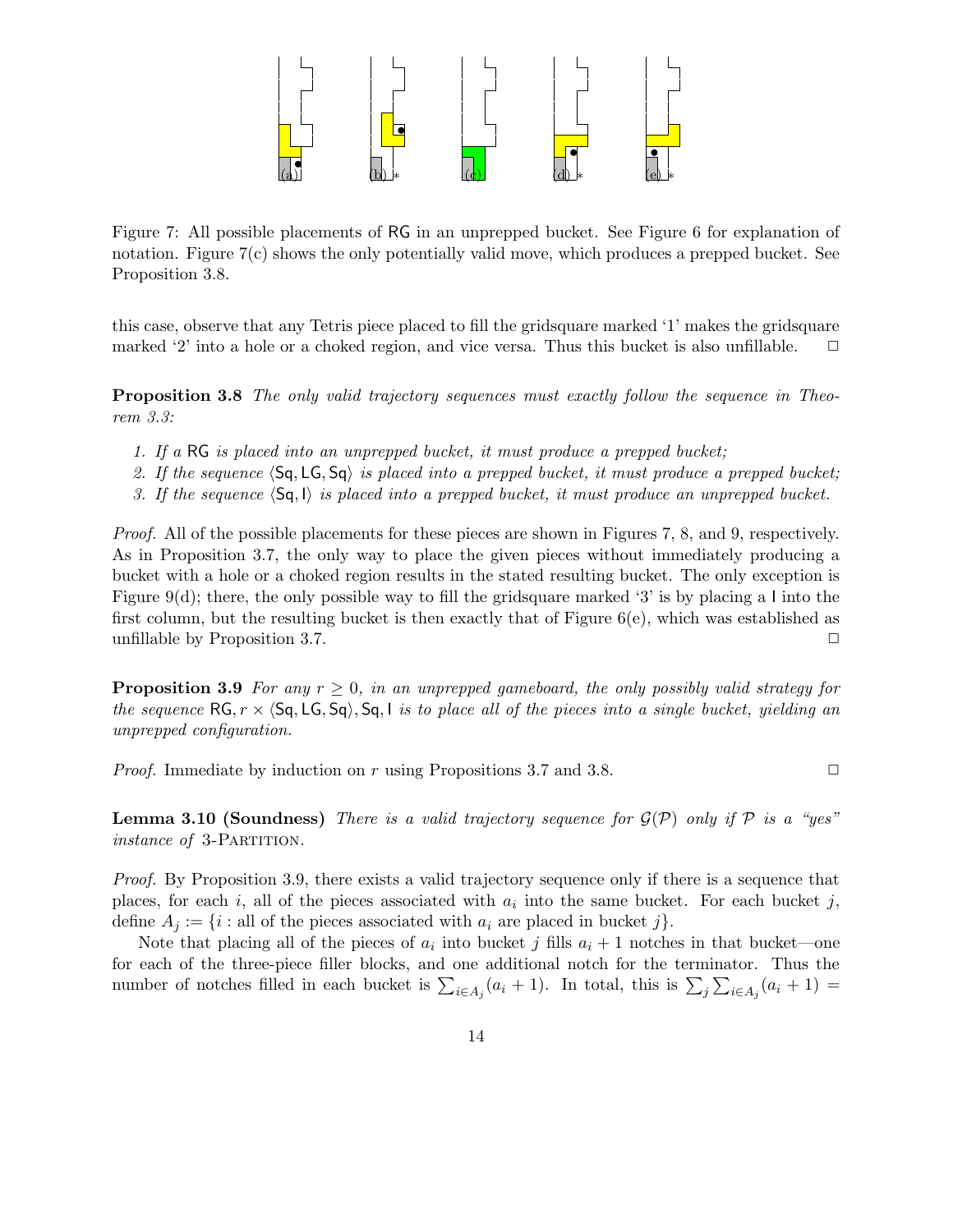

Figure 8: All possible placements of  $\langle Sq, LG, Sq \rangle$  in a prepped bucket. See Figure 6 for explanation of notation. Figures  $8(c)$ ,  $8(i)$ , and  $8(l)$  show the only potentially valid moves, which produce a prepped bucket. See Proposition 3.8.



Figure 9: All possible placements of  $\langle Sq, I \rangle$  in a prepped bucket. See Figure 6 for explanation of notation. Figures 9(c) and 9(e) show the only potentially valid moves, which produce an unprepped bucket. See Proposition 3.8.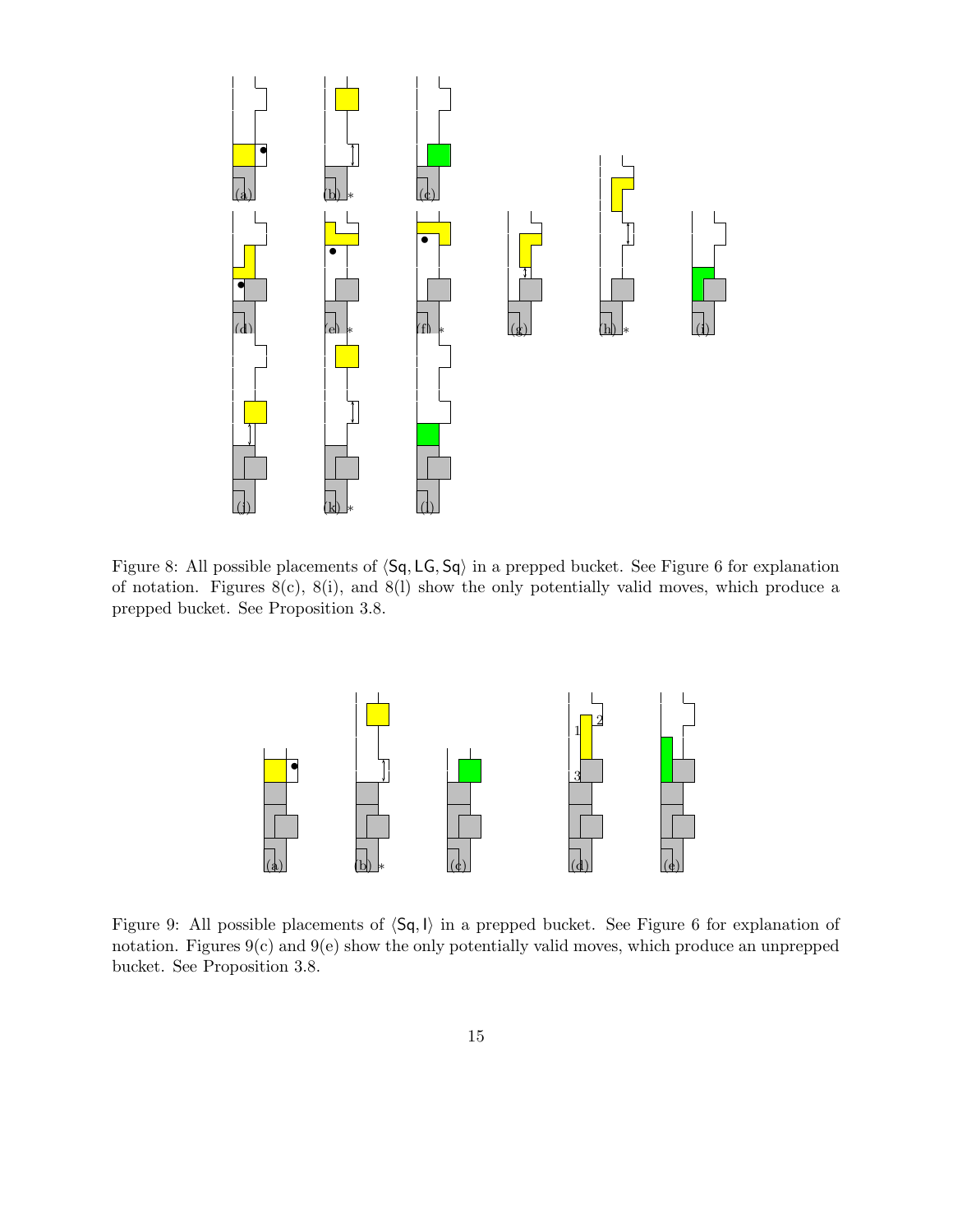$3s + \sum_{1 \leq i \leq 3s} a_i = s(T+3)$ . Since there are exactly  $T+3$  notches in each of the s buckets, this implies that  $\sum_{i\in A_j}(a_i+1) = T+3$  for every bucket j. Recall from Section 3.1 that our instance of 3-PARTITION guarantees that, for every *i*, we have  $T/4 < a_i < T/2$ . Thus  $\sum_{i \in A_j} (a_i + 1) = T + 3$ implies that, for every bucket j, we have that  $|A_j| = 3$  and  $\sum_{i \in A_j} a_i = T$ —i.e., P is a "yes" instance of 3-PARTITION.  $\Box$ 

Theorem 3.11 It is NP-complete to maximize the number of rows cleared in a Tetris game.

*Proof.* Immediate from Theorem 3.1 and Lemmas 2.1, 3.2, 3.3, and 3.10.  $\Box$ 

## 4 NP-Completeness for Other Objectives

In this section, we describe reductions extending that of Section 3.1 to establish the hardness of optimizing several other natural Tetris objectives.

#### 4.1 Maximizing Tetrises

One natural objective for (the actual play of) Tetris is the maximization of *tetrises—i.e.*, the number of times that four rows are cleared simultaneously, by the vertical placement of an I. Note that the decision version of this objective is acyclic and checkable—i.e., we can check if a trajectory sequence  $\Sigma$  achieves at least k tetrises on G in polynomial time. Thus this version of the Tetris problem is in NP.

Theorem 4.1 Maximizing the number of tetrises in a Tetris game is NP-complete.

*Proof.* We use a reduction very similar to that of Section 3.1, as shown in Figure 10(a). Given an instance  $P$  of 3-PARTITION, our game is as follows:

- The top  $5T + 18 + 2s + O(1)$  rows of the gameboard are exactly the same as in our previous reduction. We add four rows below these, entirely full except in the fourth column.
- The piece sequence is exactly the same as in the previous reduction, with a single I appended.

We extend our previous reduction since it is not clear that  $(5T + 16)/4$  tetrises—i.e., the number achieved in the "yes" case—cannot be achieved in the "no" case: perhaps by clearing only  $5T + 17$ rows in total, it would still be possible to clear  $5T + 16$  rows using tetrises. In our extension, however, the only way to achieve enough tetrises is by entirely clearing the original part of the gameboard.

For a "yes" instance of 3-PARTITION—namely, one in which we can clear the top  $5T + 18$  rows using the original part of the piece sequence— $(5T+16)/4+1=5T/4+5$  tetrises are achievable. (The first  $5T/4 + 4$  occur when we place the I's vertically into the lock column; the last occurs when the appended I is placed into the new bottom rows.)

For a "no" instance, we cannot clear the top  $5T + 18$  rows using the original part of the piece sequence, as shown in the previous section. Since the fourth column is full in all of the original rows, we cannot clear the bottom four rows with the last I in the sequence. Thus we clear at most  $5T + 18$  rows in total. This implies that there were at most  $(5T + 18)/4 < 5T/4 + 5$  tetrises.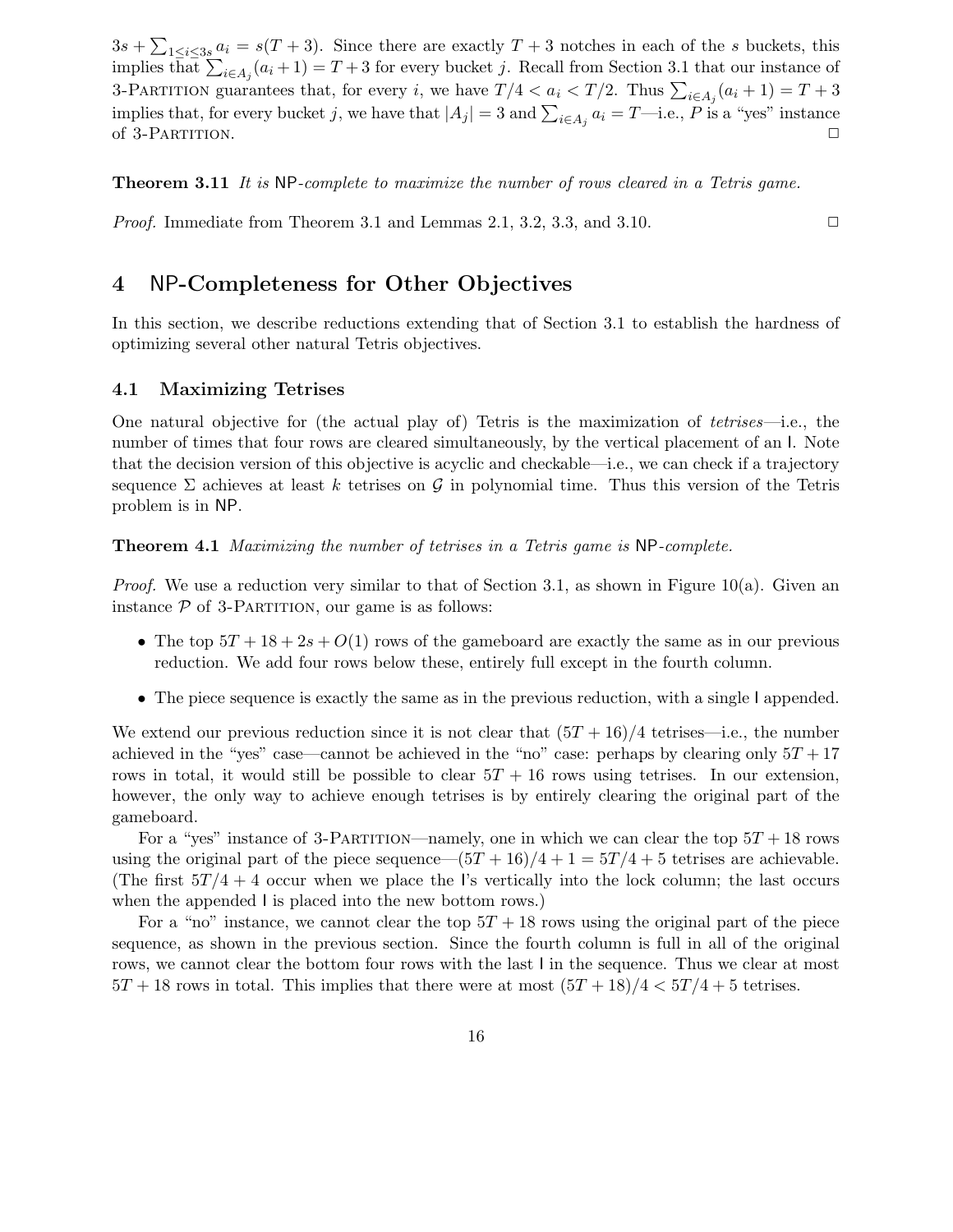Therefore we can achieve  $5T/4 + 5$  tetrises just in the case that the top  $5T + 18$  rows can be cleared by the first part of the sequence, which occurs exactly when the 3-Partition instance is a "yes" instance. ✷

#### 4.2 Maximizing Lifetime

Another type of metric—considered by Brzustowski [2] and Burgiel [3], for example—is that of survival. How many pieces can be placed before a loss must occur? The decision problem—given a number p and a Tetris game  $\mathcal G$ , can the first p pieces of  $\mathcal G$  be placed without incurring a loss?—is in NP, since the corresponding  $\Phi$  is checkable and acyclic.

Our original reduction already yields some initial intuition on the hardness of maximizing lifetime. A closely related problem is the following: given a height h and a Tetris game  $\mathcal{G}$ , can all of the pieces of  $\mathcal G$  be placed so that no gridsquare above height h is ever filled? (Membership in NP follows as above.) In the "yes" case of 3-Partition, there is a trajectory sequence that fills no gridsquares above the  $(5T + 18)$ th row, while in the "no" case we must fill some gridsquare in the  $(5T + 19)$ th row:

#### **Theorem 4.2** Minimizing the maximum height of a filled gridsquare is  $NP$ -complete.  $\Box$

However, this does not immediately imply the hardness of maximizing the number of pieces that the player can place without losing, because Theorem 4.2 only applies for certain heights—and, in particular, does not apply for height  $m$  (the top row of the gameboard), because our trajectory sequence from Section 3.2 requires some operating space above the  $(5T+18)$ th row for rotations and translations. To show the hardness of maximizing survival time, some additional work is required.

#### Theorem 4.3 Maximizing the number of pieces placed without losing is NP-complete.

*Proof.* We augment our previous reduction as shown in Figure 10(b). Intuitively, we have created a large area at the bottom of the gameboard that can admit a large number of Sq's, but we place a lock so that Sq's can reach this area only if the gameboard of the original reduction is cleared. Crucially, the entire gameboard has odd width, so after a large number of Sq's a loss must occur. Formally, our new gameboard consists of the following layers, for a value  $r$  to be determined below:

- The top  $5T + 18 + 2s + O(1)$  rows are exactly the same as in our previous reduction, with the addition of four completely filled columns on the right-hand side of the gameboard.
- The two next-highest rows form a second *lock*, preventing access to the rows beneath. This lock requires a T to be unlocked, just as the lock at the top of the previous reduction.
- The bottom  $r$  rows form a *reservoir*, and are empty in all columns but the first.

The gameboard has  $5T+18+2s+r+O(1)$  rows and  $4s+7$  columns. Let  $A=O((T+s)s)$  be the total area in and above the (second) lock rows, and let  $R = r(4s + 6)$  be the total initially unfilled area in the reservoir.

Our piece sequence is augmented as follows: first we have all pieces of our original reduction, then a single  $\mathsf{T}$ , and finally  $R/4$  successive  $\mathsf{Sq}$ 's.

For the moment, choose  $r = \text{poly}(T, s)$  so that  $R \geq 2A + 4$ .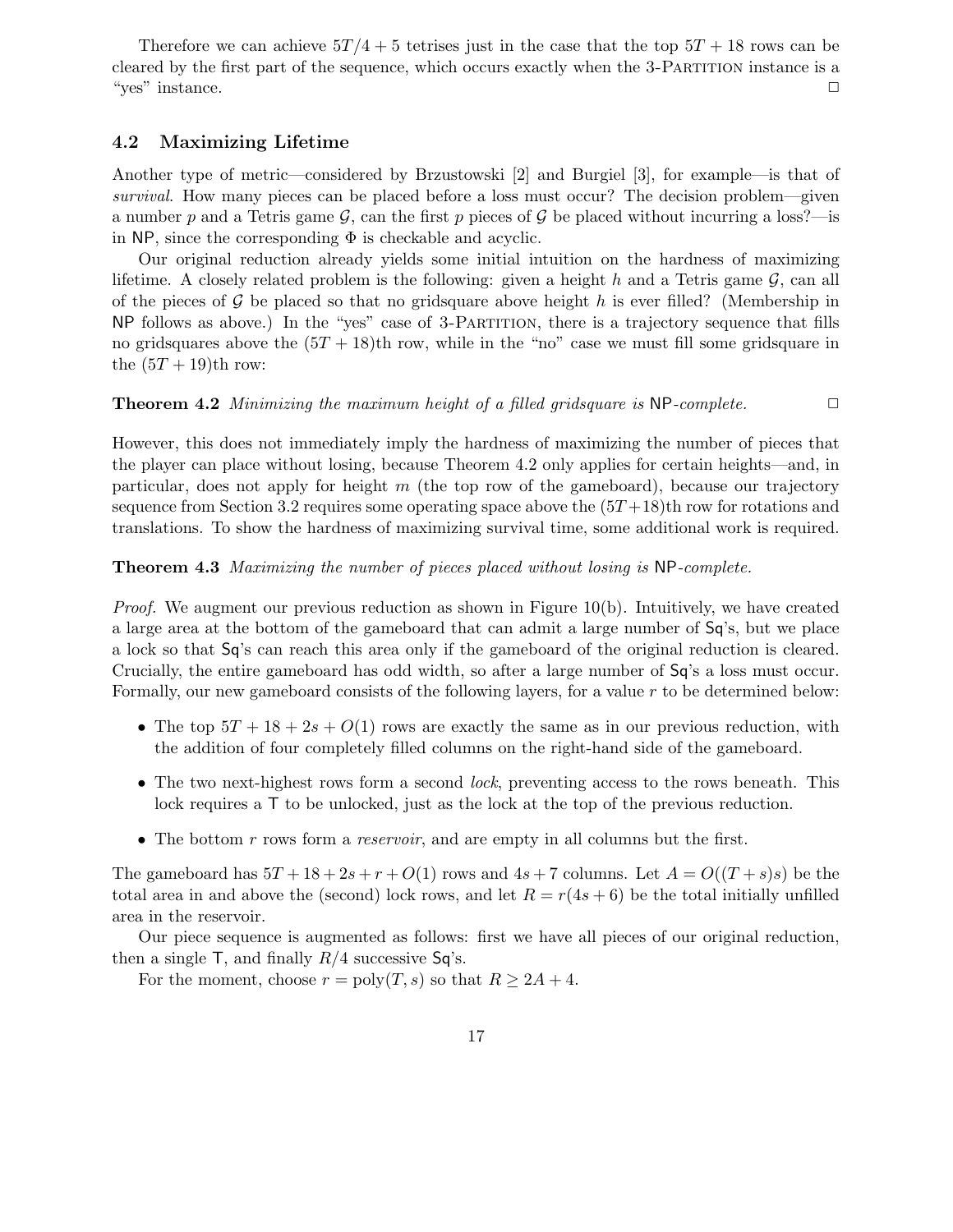

Figure 10: Initial gameboards showing the hardness of optimizing other objectives.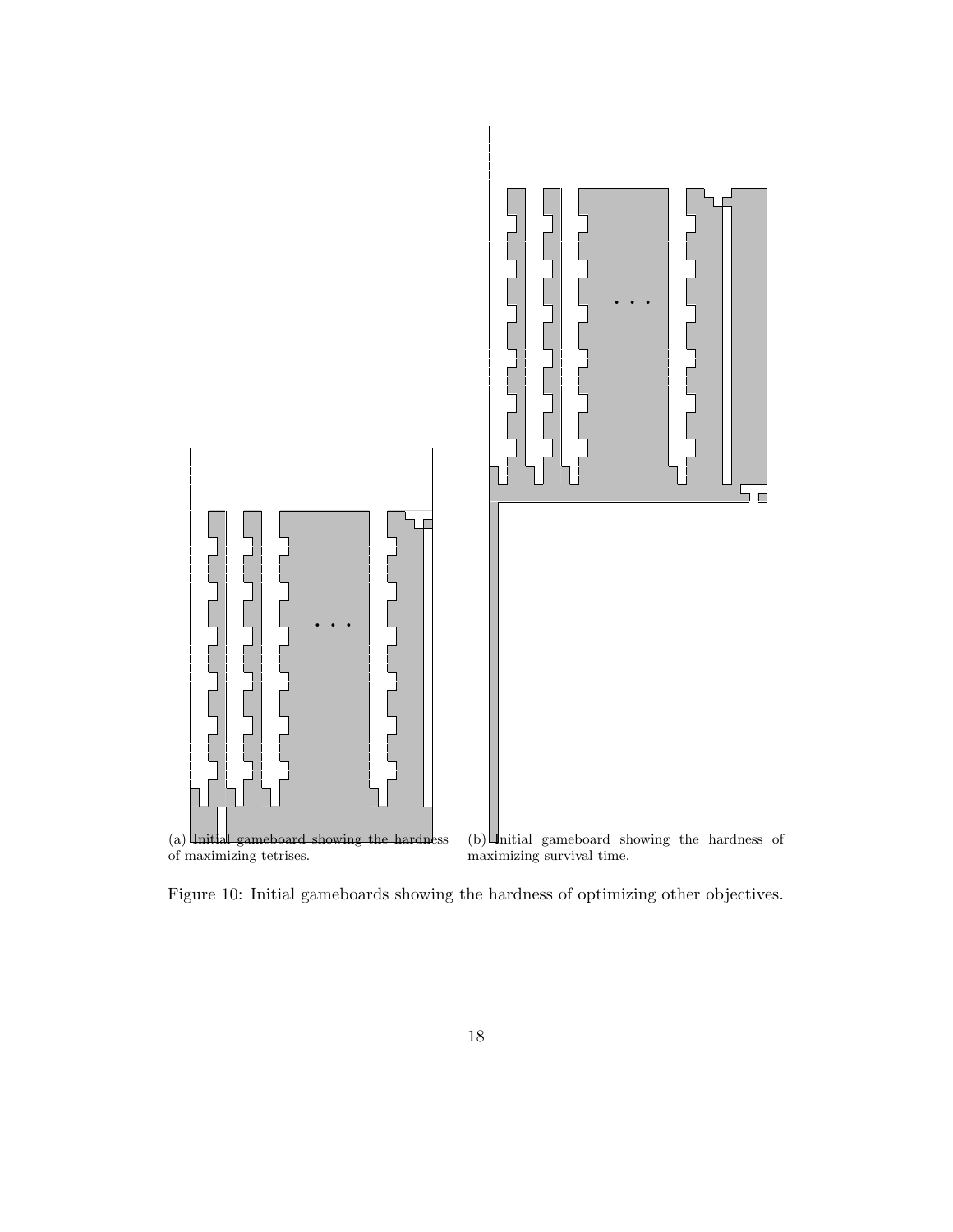In the "yes" case of 3-PARTITION, the first part of the sequence can be used to entirely clear the  $5T + 18$  rows of the original gameboard. The T clears the second lock, and the  $R/4$  successive Sq's can then be packed into the reservoir to clear all of the reservoir rows. (By construction, there are an even number of unfilled gridsquares in each of the rows of the reservoir.)

In the "no" case of 3-PARTITION, the first part of the sequence cannot entirely clear the top  $5T + 18$  rows of the gameboard. Since all rows above the second lock are filled, this means that the T cannot unlock the reservoir, and crucially the T is the last chance to do so—no number of Sq's can ever subsequently clear the lock rows. We claim that within  $A/2 + 1$  Sq's (which cover  $2A + 4$ gridsquares), a loss will occur. Since there are an odd number of columns in the entire gameboard, only rows that initially contain an odd number of filled gridsquares can be cleared by a sequence of Sq's; thus each row can be cleared at most once in the Sq sequence. In order to survive  $2A + 4$ gridsquares from a Sq sequence, at least one row must be cleared more than once. Therefore after  $A/2 + 1 \le R/4$  successive Sq's, a loss must occur.

## 5 Hardness of Approximation

In this section, we give results on the hardness of approximating the objectives discussed above. By modifying the reduction of Theorem 4.3, we can prove extreme inapproximability for either maximizing the number of rows cleared or maximizing the number of pieces placed without a loss, and a weaker inapproximability result for minimizing the maximum height of a filled gridsquare.

Theorem 5.1 Given a sequence of p pieces, approximating the maximum number of pieces that can be placed without a loss to within a factor of  $p^{1-\epsilon}$  for any constant  $\varepsilon > 0$  is NP-hard.

*Proof.* Our construction is as in Figure 10(b), but with a larger reservoir: choose r so that the r-row reservoir's unfilled area R is larger than  $(2A)^{1/\varepsilon}$ , where A is the total area of the gameboard excluding the reservoir rows. As before, we append to the original piece sequence one T followed by exactly enough Sq's to completely fill the reservoir. As in Theorem 4.3, in the "yes" case of 3-Partition, we can place all of the pieces in the given sequence (which in total cover an area of at least  $R$ ), while in the "no" case we can place pieces covering at most  $2A$  area before a loss must occur. Thus it is NP-hard to distinguish the case in which we can survive all  $p$  pieces of the original sequence from the case in which we can survive at most  $2A/4 < (R^{\varepsilon})/4 < p^{\varepsilon}$  pieces.

Theorem 5.2 Given a sequence of p pieces, approximating the maximum number of rows that can be cleared to within a factor of  $p^{1-\epsilon}$  for any constant  $\varepsilon > 0$  is NP-hard.

*Proof.* Our construction is again as in Figure 10(b), with  $r > a^{2/\epsilon}$  rows in the reservoir, where there are a total rows at or above the second lock. As above, in the "yes" case of 3-PARTITION, we can completely fill and clear the gameboard, and in the "no" case we can clear at most a rows. Thus it is NP-hard to distinguish the case in which at least r rows can be cleared from the case in which at most  $a < r^{\epsilon/2}$  rows can be cleared.

Note that the number of columns  $c$  in our gameboard is fixed and independent of  $r$ , and that the number of pieces in the sequence is constrained by  $r < p < (r + a)c$ . We also require that r be large enough that  $p < (r + a)c < r^{2/(2-\epsilon)}$ . (Note that r, and thus our game, is still polynomial in the size of the 3-PARTITION instance.) Thus in the "yes" case we clear at least  $r > p^{1-\epsilon/2}$  rows,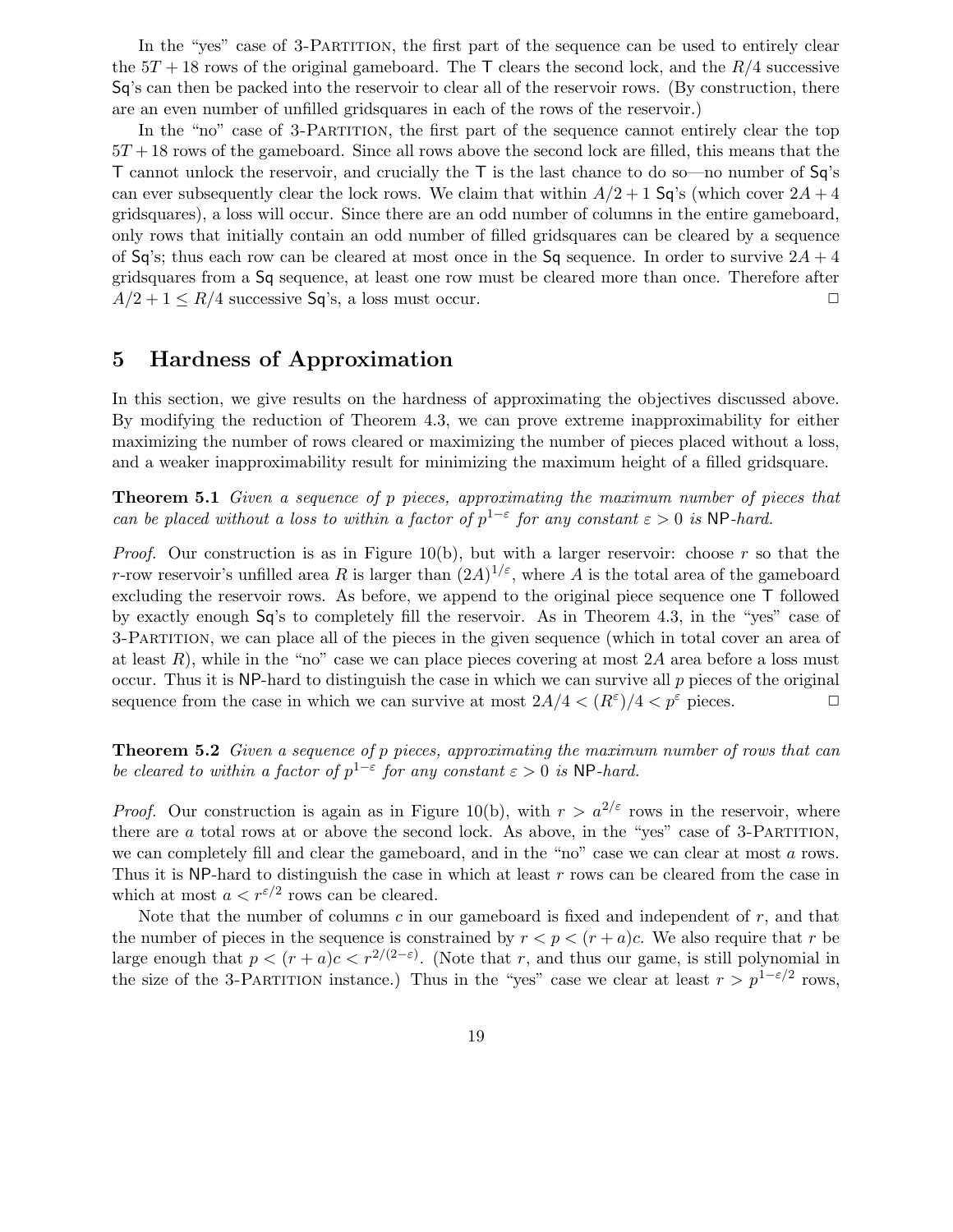and in the "no" case we clear at most  $a < r^{5/2} < p^{5/2}$ . Thus it is NP-hard to approximate the number of cleared rows to within a factor of  $(p^{1-\varepsilon/2})/(p^{\varepsilon/2}) = p^{1-\varepsilon}$ .  $\Box$ 

**Theorem 5.3** Given a sequence of p pieces, approximating the minimum height of the highest filled gridsquare to within a factor of  $2 - \varepsilon$  for any constant  $\varepsilon > 0$  is NP-hard.

*Proof.* Once again, our construction follows Figure 10(b). Let  $F = O(Ts)$  be the total number of filled gridsquares at or above the rows of the lower lock, and let  $P = O(T<sub>s</sub>)$  be the total number of gridsquares in the piece sequence up to and including the second T. Choose  $r = (F + P)/\delta$ , where  $\delta = \varepsilon/(3-\varepsilon).$ 

As before, in the "yes" instance of 3-PARTITION, we can place the pieces of the given sequence so that the highest filled gridsquare is in the  $(5T + 18)$ th row of the original gameboard, which is height  $5T + 20 + r \le r + P + F \le r(1 + \delta)$  in our gameboard.

In the "no" case, all of the Sq's appended to the piece sequence will have to be placed at or above the second lock, since we can never break into the reservoir. Note that, if rows are not cleared, we can never pack the appended  $Sq's$  into fewer than r rows. Thus the height of the highest filled gridsquare is at least  $2r - \kappa$ , where  $\kappa$  is the number of rows cleared during the sequence. As before, we can only clear rows that have an odd number of filled gridsquares in them before the Sq's in the sequence. Since there are only  $F + P$  gridsquares in total in this part of the sequence, obviously  $\kappa \leq F + P = r\delta$ . Thus there is a filled gridsquare at height at least  $r(2-\delta)$ .

Therefore it is NP-hard to approximate the minimum height of the highest filled gridsquare to within a factor of  $r(2 - \delta)/r(1 + \delta) = (2 - \delta)/(1 + \delta) = 2 - \varepsilon$ .

## 6 Varying the Rules of Tetris

The completeness of our reduction does not depend on the full set of allowable moves in Tetris, and the soundness does not depend on all of its limitations. Thus our results continue to hold in some modified settings. In this section, we will prove the following theorem:

Theorem 6.1 It remains NP-hard to optimize (or approximate) the maximum height of a filled gridsquare, the number of rows cleared, tetrises attained, or pieces placed without a loss when any of the following hold:

- 1. the player is restricted to one rotation/translation move before each piece drops in height.
- 2. pieces are restricted to  $\{LG, RG, I, Sq\}$ ,  $\{LG, LS, I, Sq\}$ , or  $\{RG, RS, I, Sq\}$ , plus at least one other piece. (For the latter two cases, the player can only be restricted to two rotation/translation moves at each height.)
- 3. losses are not triggered until after filled rows are cleared, or if losses never occur. (For the latter case, maximizing the number of pieces placed without a loss is meaningless, so the hardness results only apply for the other objectives.)
- 4. rotations follow any reasonable rotation model.  $\Box$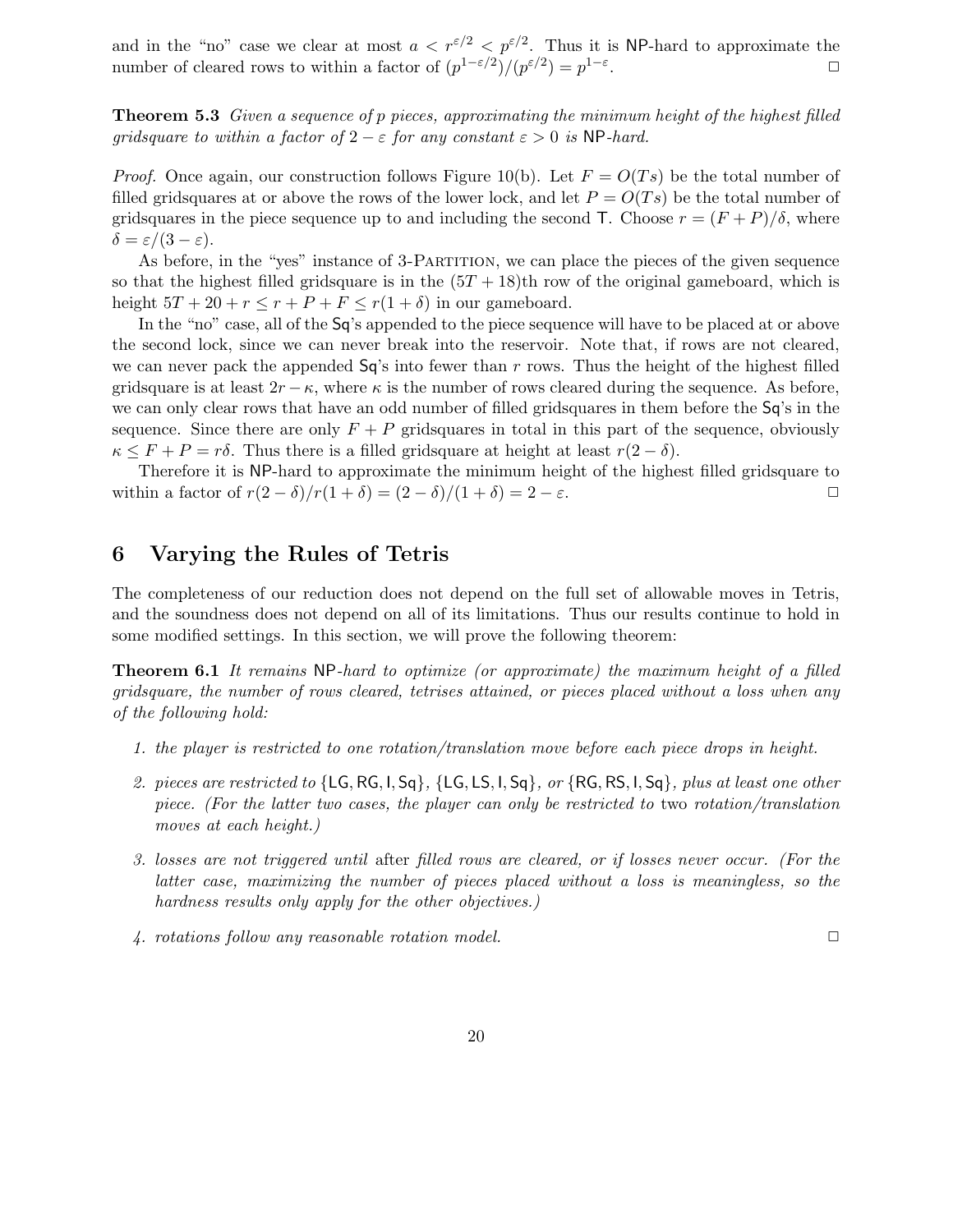#### 6.1 Limitations on Player Agility

We have phrased the rules of Tetris so that the player can, in principle, make infinitely many translations or rotations before moving the piece down to the next-highest row. When actually playing Tetris, there is a fixed amount of time (varying with the difficulty level) in which to make manipulations at any particular height  $h$ ; one cannot slide pieces arbitrarily far to the left or right before the piece falls.

Our reduction requires only that the player be able to make a single translation before the piece falls by another row (or is fixed), to slide a  $Sq$  into a notch. This is why we have chosen to have  $2s + O(1)$  empty rows at the top of the game board: at most 2s translations and 2 rotations are required to place a piece into any desired column and orientation, since each piece starts in the middle of the top of the gameboard. Thus  $2s + O(1)$  rows in the staging area affords us enough room to do any desired translation and rotation before the piece reaches the top of a bucket, while still only making one such move at any given height. (In the "no" case for loss-avoidance, this may cause the game to end more quickly, but the "yes" case remains feasible.)

Thus the problem remains NP-hard even when move sequences are restricted to at most one move between drops, for any of the objectives.

#### 6.2 Piece Set

Our reduction uses only the pieces  $\{LG, RG, I, Sq, T\}$ , so Tetris remains NP-complete when the pieceset is thus restricted.

Additionally, the reduction described in a previous paper [5] uses the pieceset  $\{LG, LS, I, Sq, T\}$ , and, by taking the mirror image of that reduction, the reduction also holds for the pieceset  $\{RG, RS, I, Sq, T\}.$  (That reduction uses similar ideas to the one in this paper, but is much more complicated. In particular, the notches in that reduction are of width two, and thus for completeness the player must be able to make two translation moves at a particular height.) Thus Tetris is still hard when restricted to any of these piecesets.

In fact, the use of the T in the lock was not required; we simply need some piece that does not appear elsewhere in the piece sequence. Thus Tetris remains NP-hard for any piece set consisting of  $\{LG, RG, I, Sq\}, \{LG, LS, I, Sq\}, \text{or } \{RG, RS, I, Sq\}, \text{plus at least one other piece. When we use a$ snake as the lock piece, the bottom three gridsquares of a vertically oriented snake serves as the key, and we observe that no other piece—except  $\mathsf{T}$ , which is thus not in our sequence—can be placed without filling at least two gridsquares above the  $(5T + 18)$ th row. This implies the same hardness results.

#### 6.3 Losses

In Section 2, we defined a loss as the fixing of a piece so that it does not fit entirely within the gameboard; i.e., the piece fills some gridsquare in the would-be  $(m + 1)$ st row of the m-row gameboard. Instead, we might define losses as occurring only after rows have been cleared—that is, a piece can be fixed so that it extends into the would-be  $(m+1)$ st row, so long as this is not the case once all filled rows are cleared. Since the completeness sequence (of Proposition 3.3) never fills gridsquares anywhere near the top of the gameboard, our results hold for this definition as well.

In fact, for our reduction, we do not depend on the definition of losses at all—the completeness trajectory sequence does not near the top of the gameboard, and the soundness proof does not rely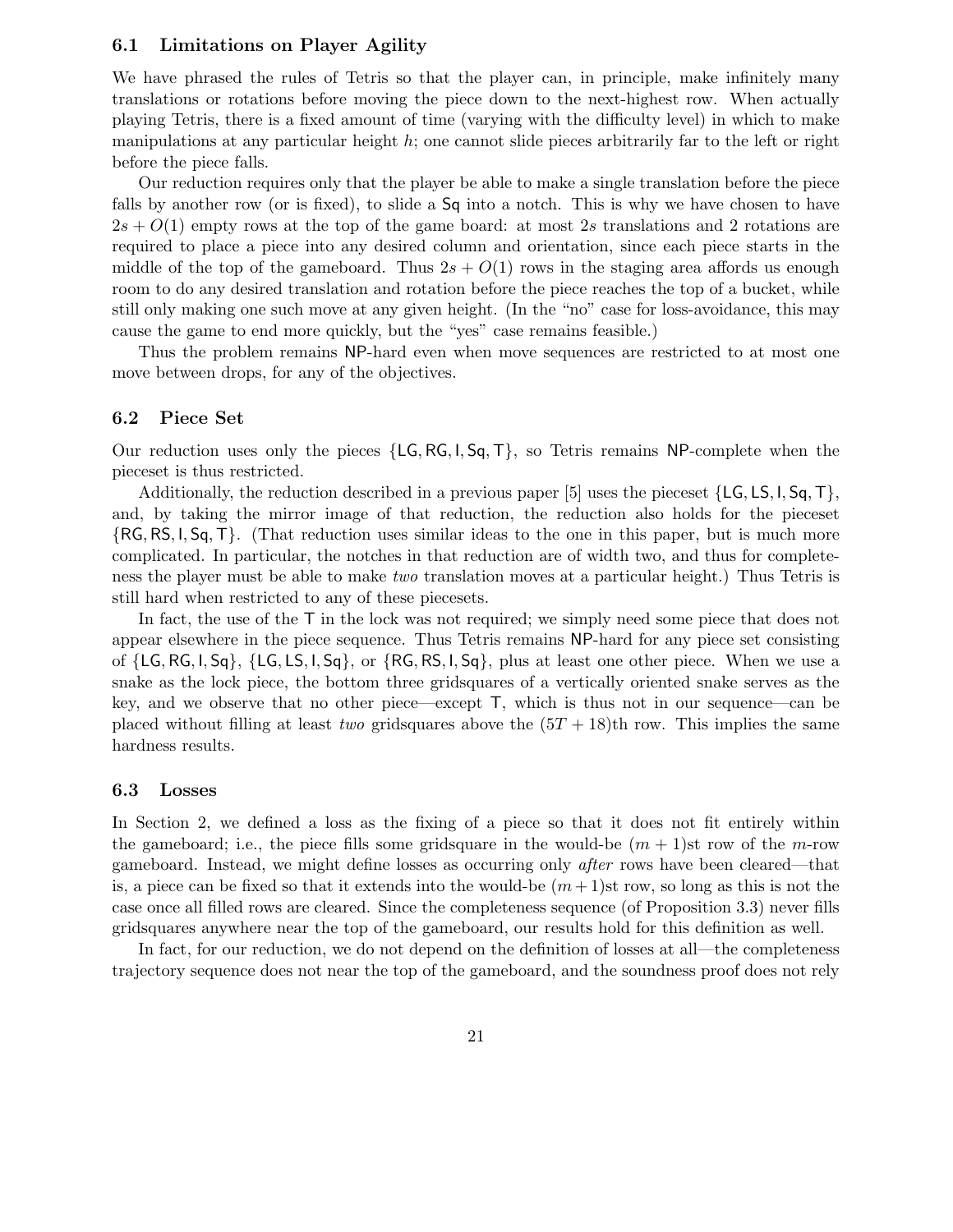

Figure 11: The Tetris model of rotation. The pictured  $k$ -by- $k$  bounding box is in the same position in each configuration; each piece can be rotated clockwise to yield the configuration on its right (wrapping to the leftmost column) or counterclockwise to yield the configuration on its left.

on losses. Obviously the objective of Theorem 4.3 is nonsensical without a definition of losses, but all of the other hardness results still hold even if there are no losses whatsoever.

#### 6.4 Rotation Rules

Above, we specified concrete rules for the rotation of pieces around a particular fixed point in each piece. However, our proof of correctness only relied on the general properties of reasonable rotation models, as defined in Section 2. In particular, there are two other reasonable rotation rules of interest: the *continuous* model and the *Tetris* model that we have observed in real implementations.

In the *continuous* (or *Euclidean*) rotation model, the rotation of a piece is around its center, as before, but we furthermore require that all gridsquares that the piece passes through must be unoccupied. Note that this rotation model is significantly more restrictive than a generic reasonable rotation model, and, in particular, the buckets shown in Figures  $6(f)$ ,  $6(h)$ ,  $7(d)$ ,  $7(e)$ ,  $8(e)$ , and  $8(f)$ cannot be produced via translations and Euclidean rotations.

The Tetris rotation model, which we have observed to be the one used in a number of actual Tetris implementations, is illustrated in Figure 11. Intuitively, this model works as follows: for each piece type, choose the smallest k so that the piece fits within a k-by-k bounding box  $(k = 2)$ for Sq,  $k = 4$  for I, and  $k = 3$  otherwise). In a particular orientation, choose the smallest  $k_1$  and  $k_2$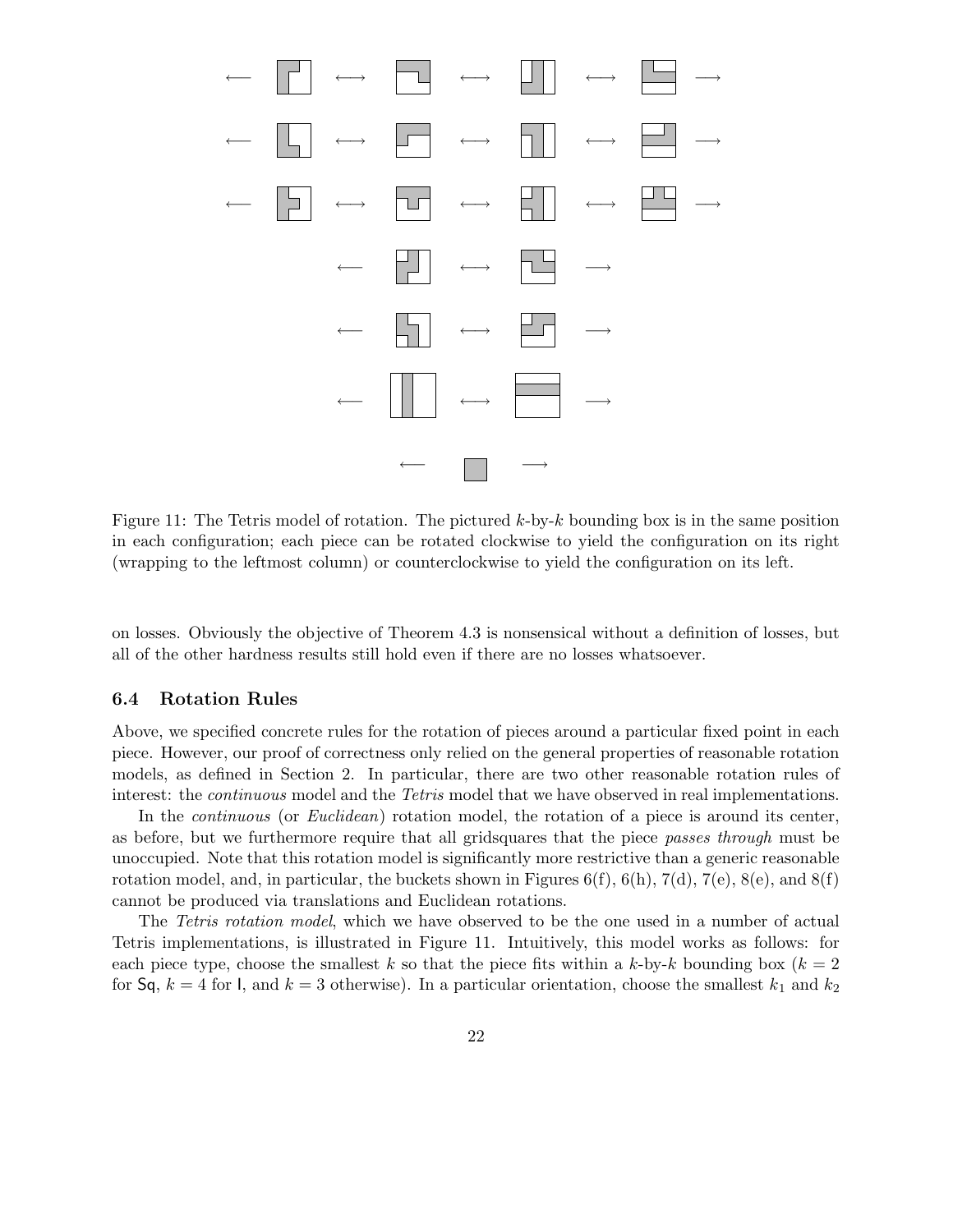so that the piece fits in  $k_1$ -by- $k_2$  bounding box. Place the piece so that the  $k_1$ -by- $k_2$  bounding box is exactly centered in the  $k$ -by- $k$  box. This does not in general yield a position aligned on the grid, so shift the  $k_1$ -by- $k_2$  bounding box to the left and up, as necessary. (Incidentally, it took us some time to realize that the "real" rotation in Tetris did not follow the instantaneous model, which is intuitively the most natural one.)

One can quickly confirm that both the continuous and Tetris rotation models are reasonable, and thus that our results continue to hold under them.

### 7 Conclusion and Future Work

An essential part of our reduction is a complicated initial gameboard; it is a major open question whether Tetris can be played efficiently with an empty initial configuration. One possible approach to this question would be to give a sequence of pieces that forces the player to produce the initial gameboard in Figure 3. We note that, at least, there is a piece sequence that can be played to produce this configuration. This fact suggests an interesting combinatorial problem: given a gameboard  $B$ , does there exist a piece sequence that can be played to produce  $B$ ? Recently, the fourth and fifth authors have proved that a gameboard B can be constructed if and only if a simple parity condition on the number of filled gridsquares of  $B$  is met, and have given an efficient algorithm to construct any such  $B$  [8].

Our results are largely robust to variations on the rules (see Section 6), but our completeness result relies on the translation of pieces as they fall. At more difficult levels of the game, it may be very hard to make even one translation before the piece drops another row in height. Suppose the model for moves (following Brzustowski [2]) is the following: the piece can be translated and rotated as many times as the player pleases, and then falls into place. (That is, no translation or rotation is allowed after the piece takes its first downward step.) Is the game still hard?

It is also interesting to consider Tetris with gameboards of restricted size. What is the complexity of Tetris for a gameboard with a constant number of rows? A constant number of columns? Is Tetris fixed-parameter-tractable with respect to either dimension of the gameboard? (We have polynomial-time algorithms for the special cases in which the total number of gridsquares is logarithmic in the number of pieces in the sequence, or for the case of a gameboard with two columns.)

We have reduced the pieceset down to five of the seven pieces. For what piecesets is Tetris polynomial-time solvable? (For example, with the pieceset {I} the problem seems polynomially solvable, though non-trivial because of the initial partially filled gameboard.)

Finally, in this paper we have concentrated our efforts on the offline, adversarial version of Tetris. In a real Tetris game, the initial gameboard and piece sequence are generated probabilistically, and the pieces are presented in an online fashion. What can be said about the difficulty of playing online Tetris if pieces are generated independently at random according to the uniform distribution, and the initial gameboard is randomly generated? Some possible directions for this type of question have been considered by Papadimitriou [12].

Acknowledgments. We would like to thank Amos Fiat, Siegfried Nijssen, and Ming-wei Wang for helpful discussions and comments. Thanks also to Josh Tauber for pointing out the puzzles in Games Magazine [10].

This work was partially supported by an NDSEG Graduate Research Fellowship and an NSF Graduate Research Fellowship.